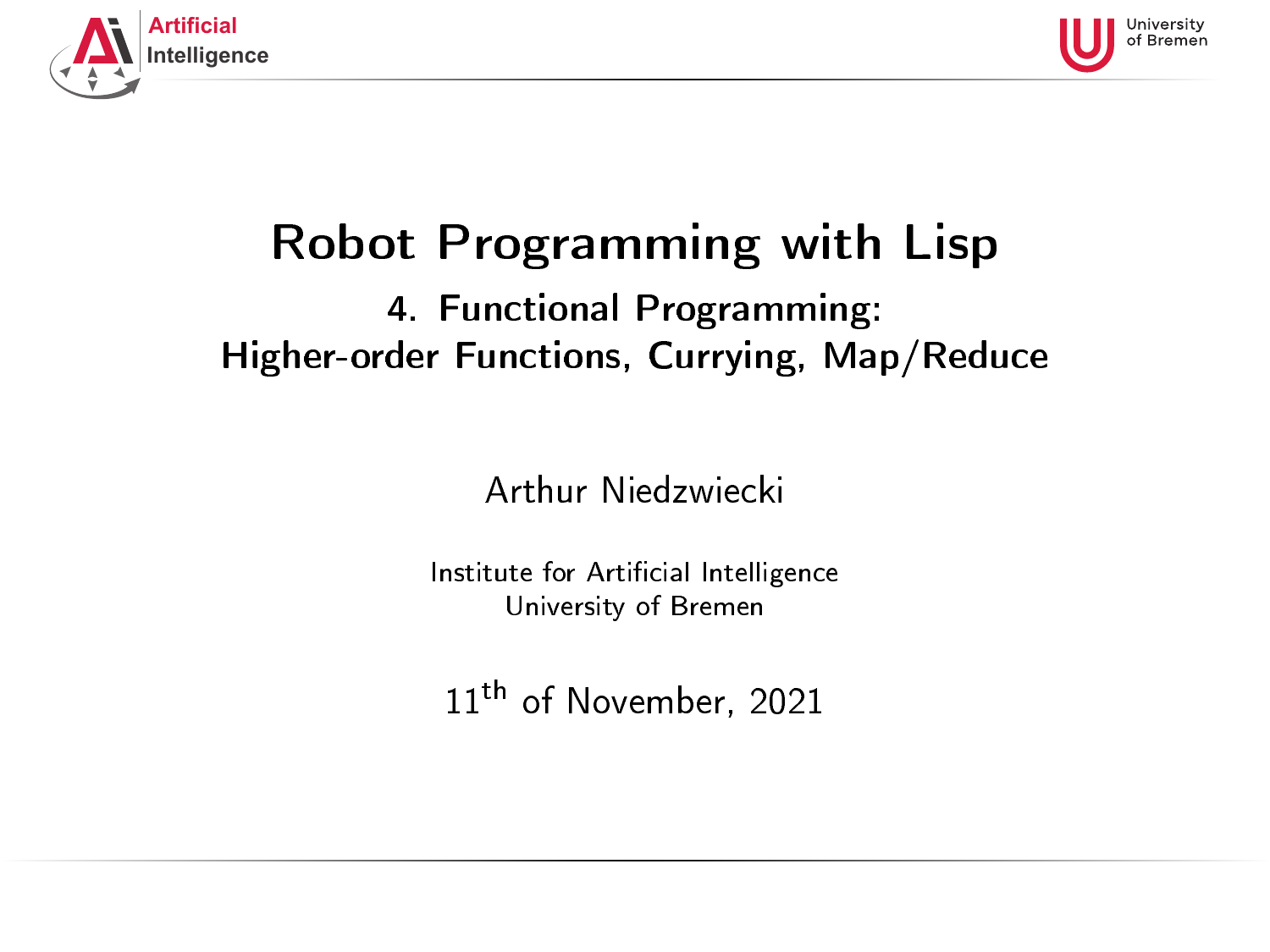<span id="page-1-0"></span>



Pure functional programming concepts include:

• no program state (e.g. no global variables);

[Background](#page-1-0) [Concepts](#page-19-0) [Organizational](#page-47-0)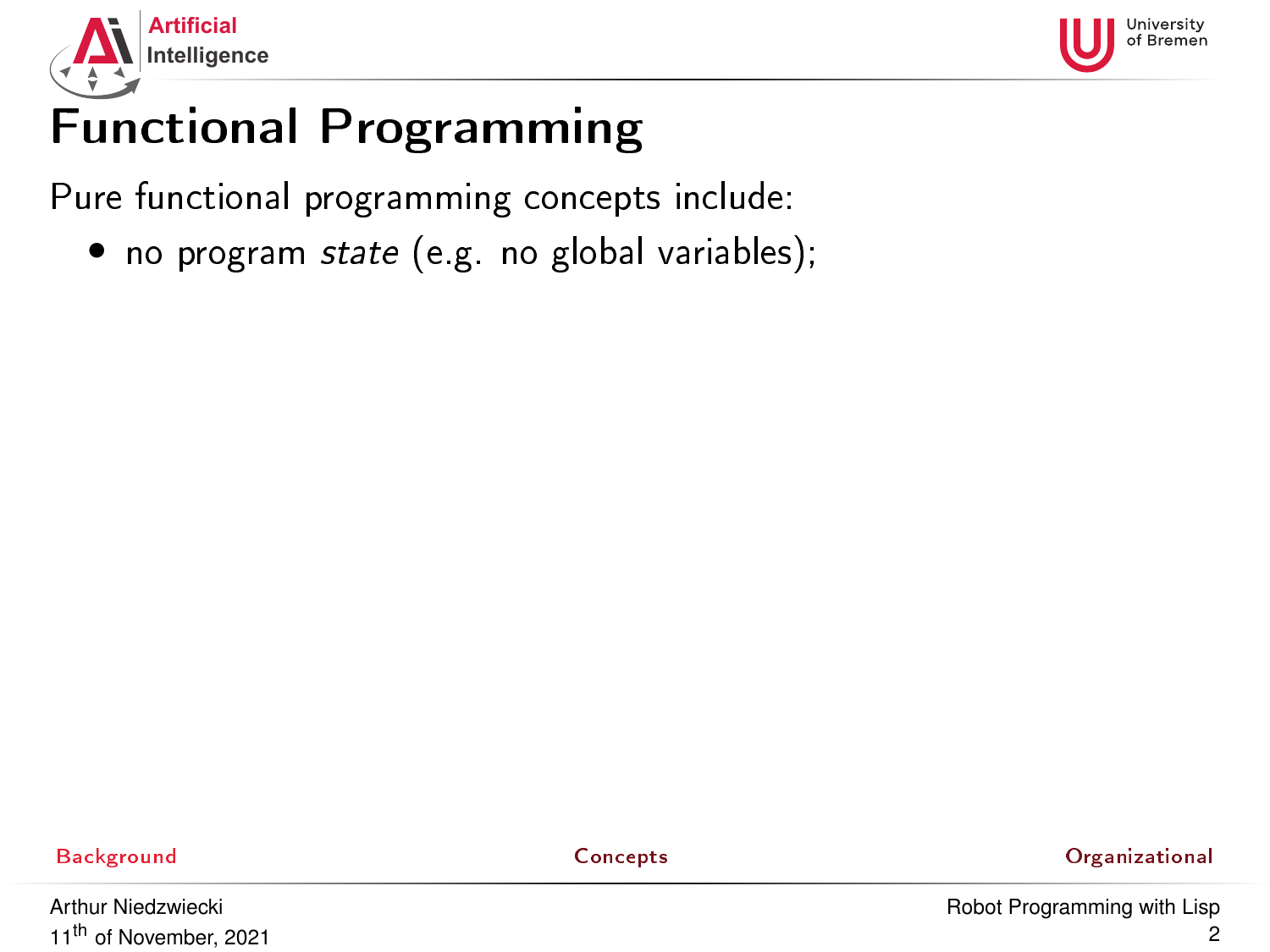



- no program state (e.g. no global variables);
- referential transparency, i.e. a function called twice with same arguments always generates the same output;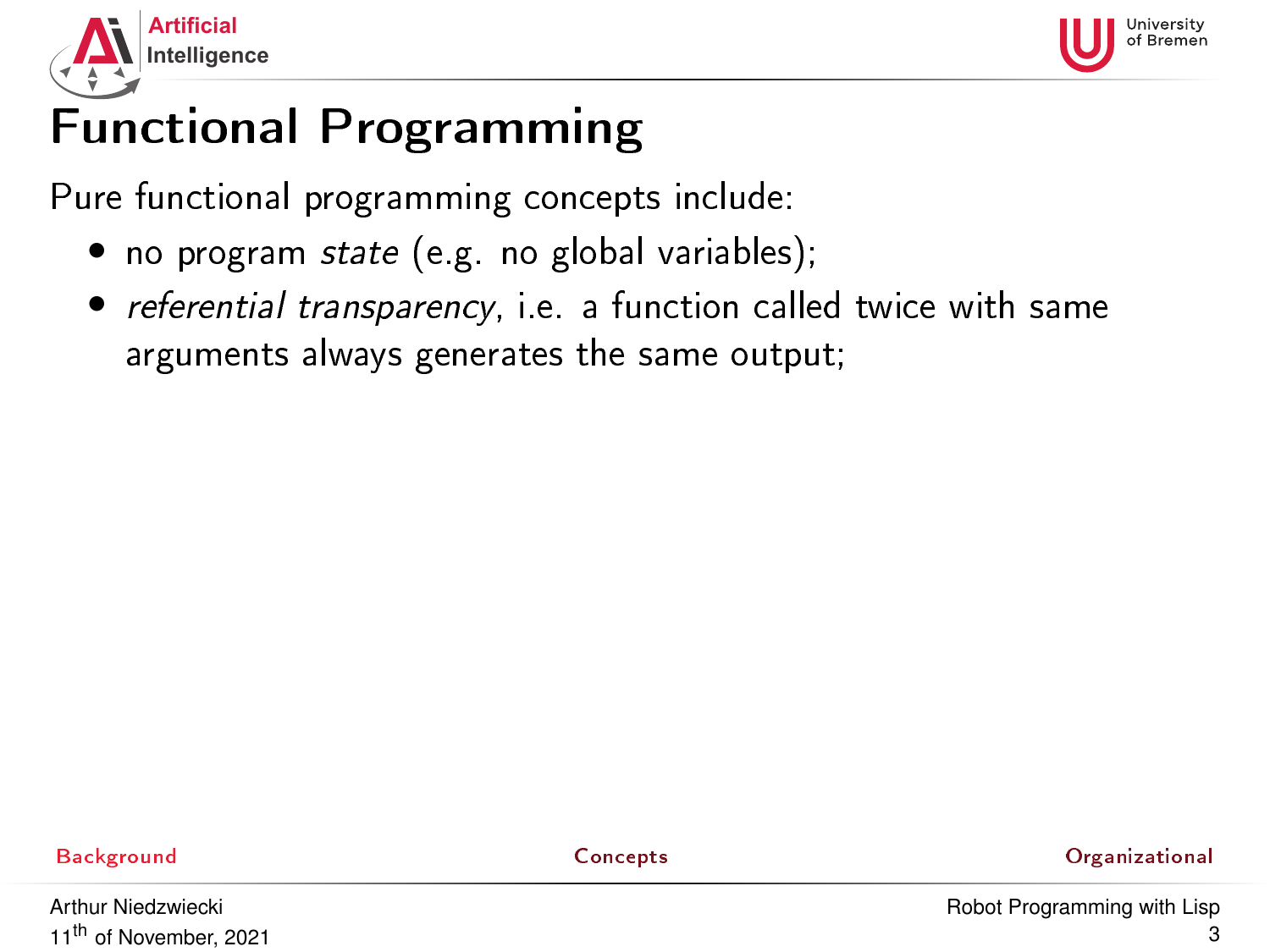



- no program state (e.g. no global variables);
- referential transparency, i.e. a function called twice with same arguments always generates the same output;
- functions don't have side effects;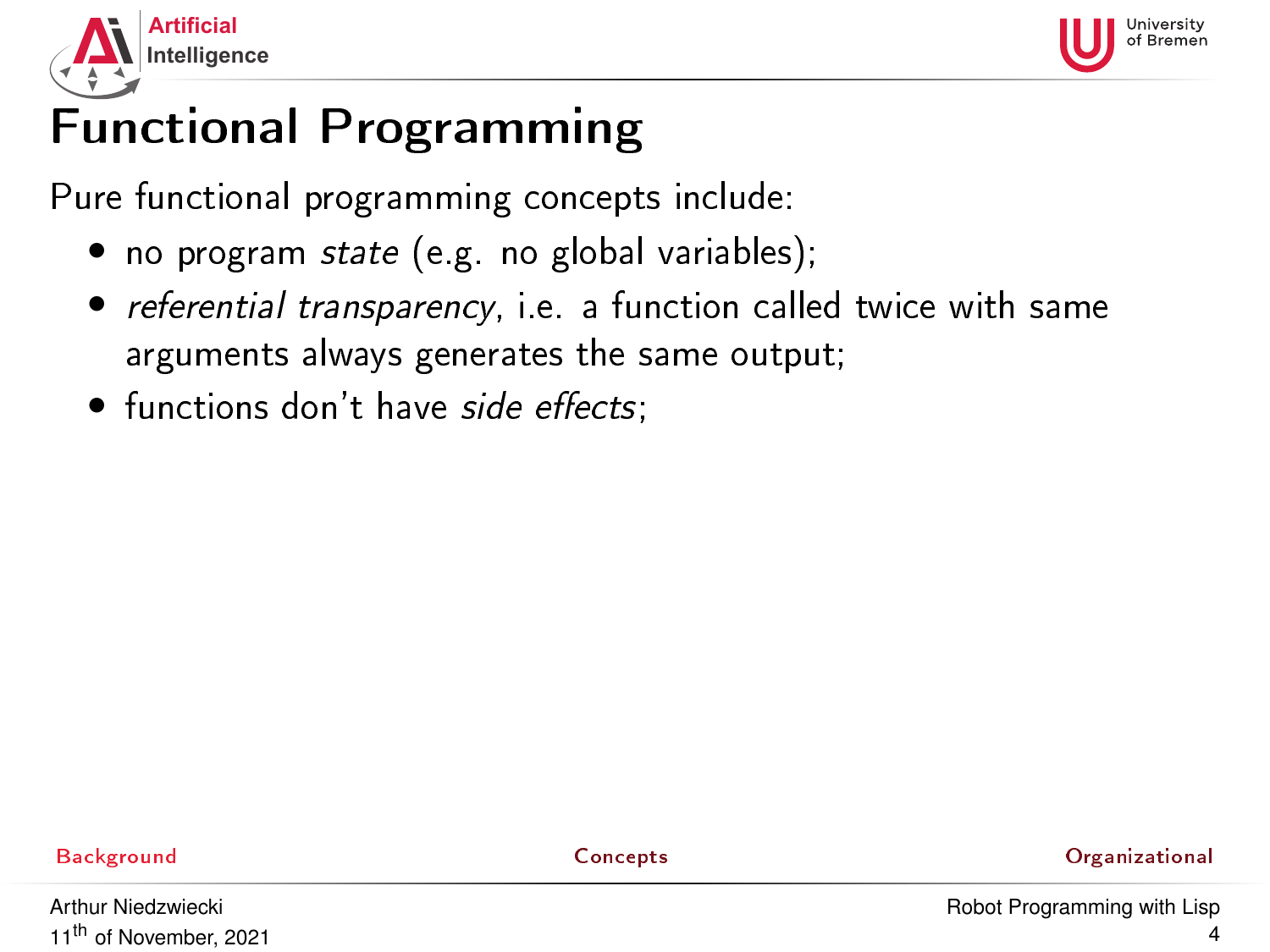



- no program state (e.g. no global variables);
- referential transparency, i.e. a function called twice with same arguments always generates the same output;
- functions don't have side effects;
- avoid mutable data, i.e. once created, data structure values don't change (immutable data);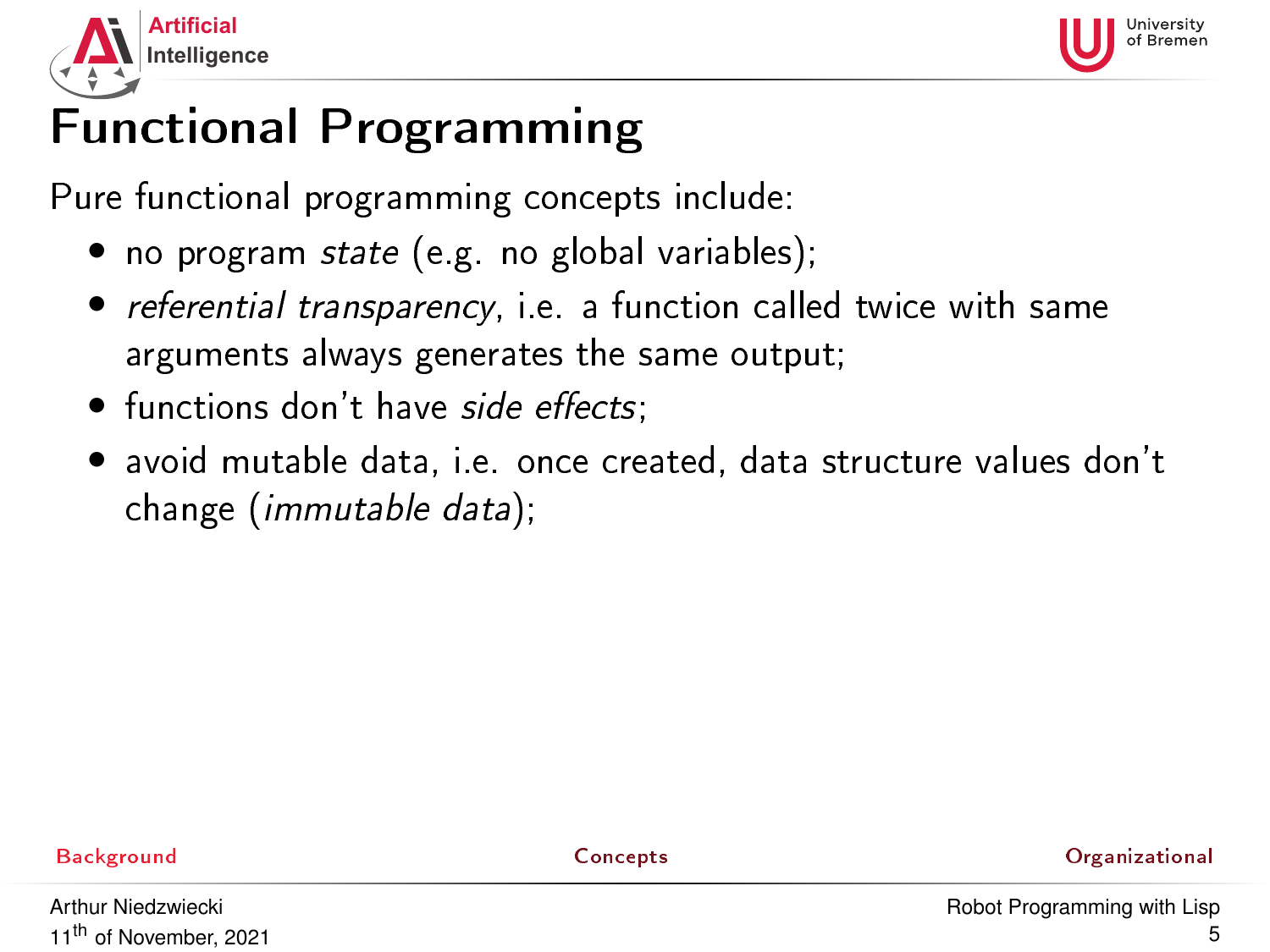



- no program state (e.g. no global variables);
- referential transparency, i.e. a function called twice with same arguments always generates the same output;
- functions don't have side effects;
- avoid mutable data, i.e. once created, data structure values don't change (immutable data);
- heavy usage of *recursions*, as opposed to iterative approaches;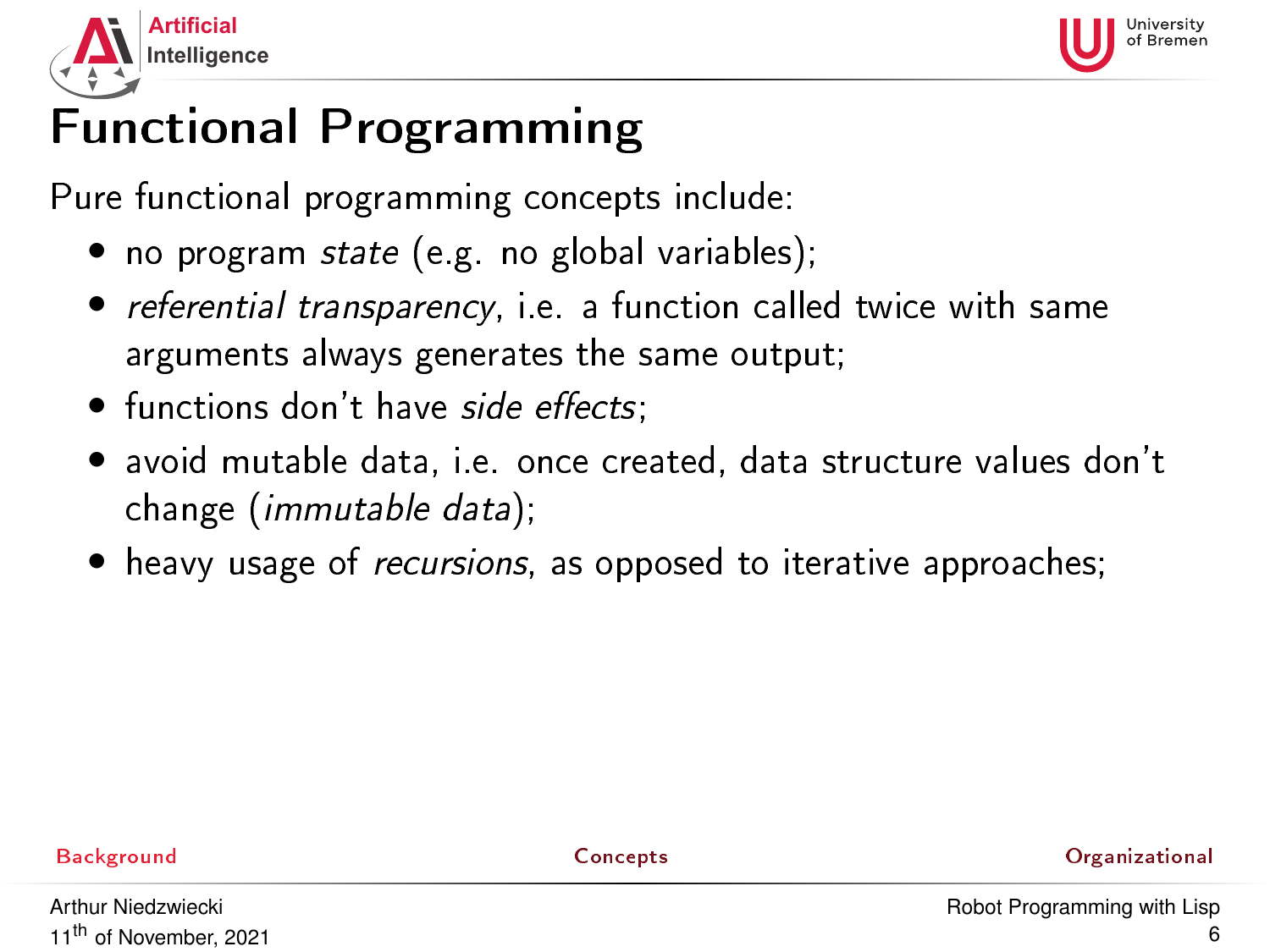



- no program state (e.g. no global variables);
- referential transparency, i.e. a function called twice with same arguments always generates the same output;
- functions don't have side effects;
- avoid mutable data, i.e. once created, data structure values don't change (immutable data);
- heavy usage of *recursions*, as opposed to iterative approaches;
- functions as first class citizens, as a result, higher-order functions (simplest analogy: callbacks);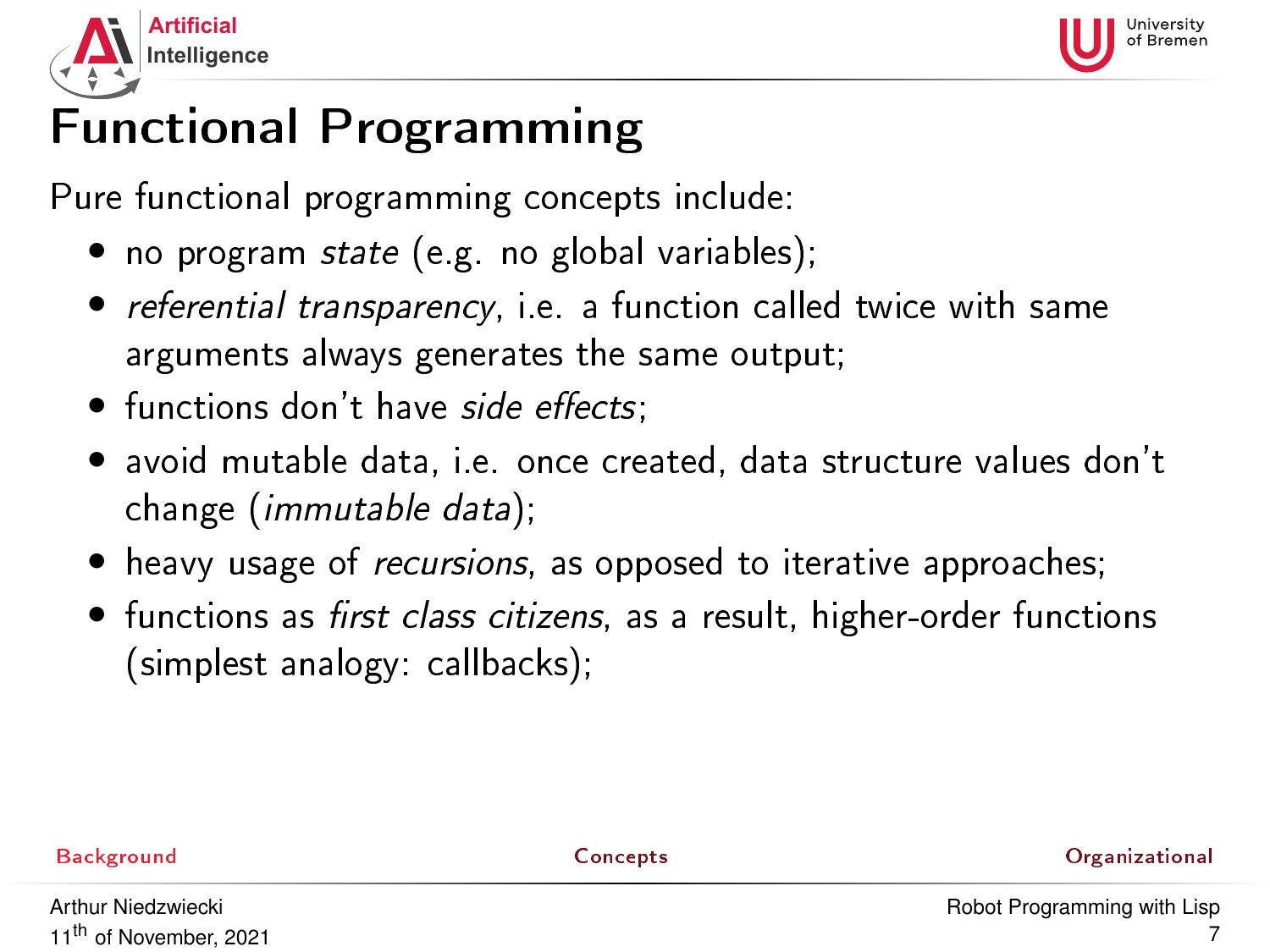



- no program state (e.g. no global variables);
- referential transparency, i.e. a function called twice with same arguments always generates the same output;
- functions don't have side effects;
- avoid mutable data, i.e. once created, data structure values don't change (immutable data);
- heavy usage of recursions, as opposed to iterative approaches;
- functions as first class citizens, as a result, higher-order functions (simplest analogy: callbacks);
- *lazy evaluations*, i.e. only execute a function call when its result is actually used;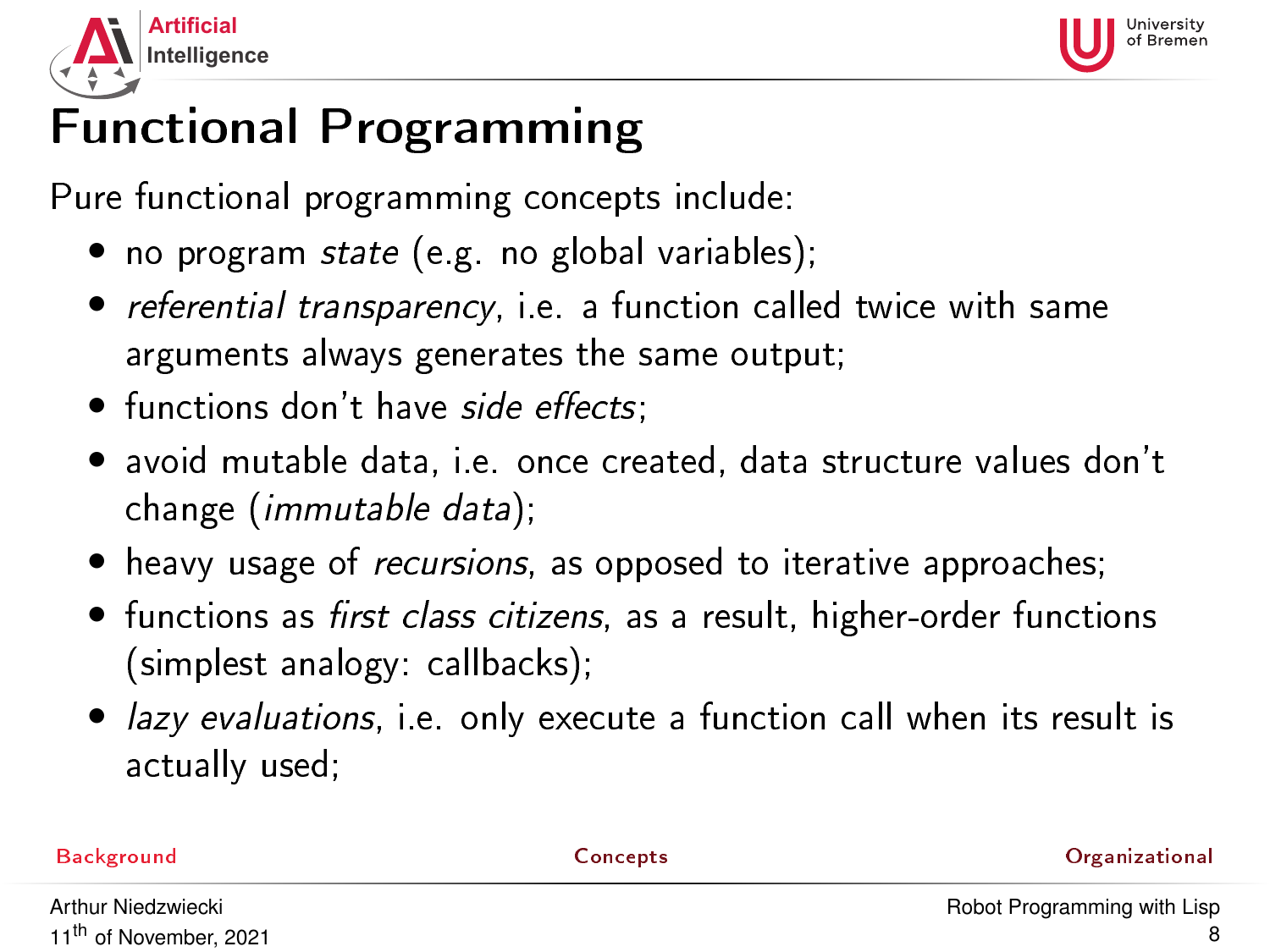<span id="page-8-0"></span>



Pure functional programming concepts include:

- no program state (e.g. no global variables);
- referential transparency, i.e. a function called twice with same arguments always generates the same output;
- functions don't have side effects;
- avoid mutable data, i.e. once created, data structure values don't change (immutable data);
- heavy usage of recursions, as opposed to iterative approaches;
- functions as first class citizens, as a result, higher-order functions (simplest analogy: callbacks);
- lazy evaluations, i.e. only execute a function call when its result is actually used;
- usage of lists as a main data structure; ....

[Background](#page-1-0) [Concepts](#page-19-0) [Organizational](#page-47-0)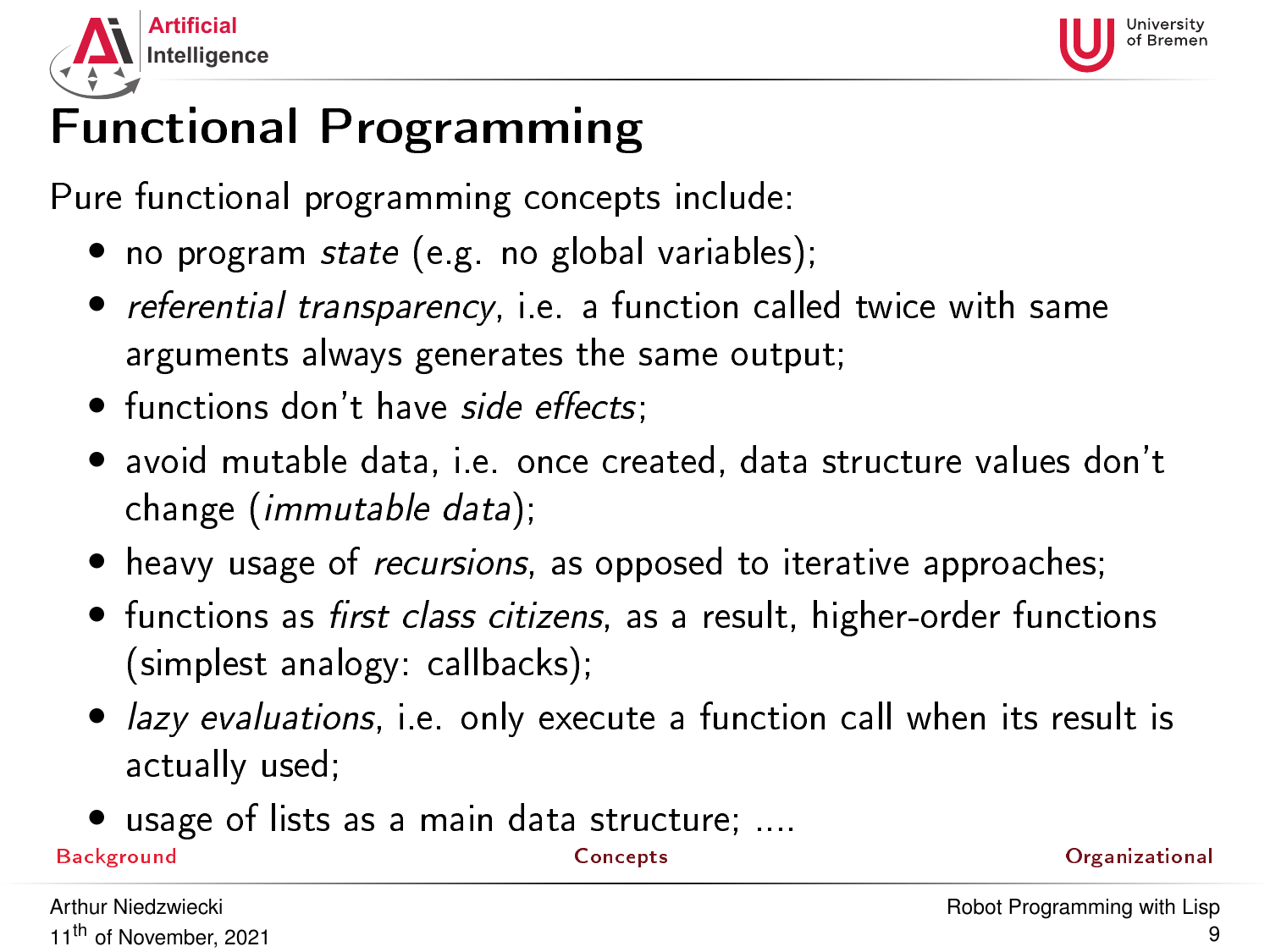<span id="page-9-0"></span>



• Scheme: 1975, latest release in 2013, introduced many core functional programming concepts that are widely accepted today

[Background](#page-1-0) [Concepts](#page-19-0) [Organizational](#page-47-0)

Arthur Niedzwiecki 11<sup>th</sup> of November, 2021 [Robot Programming with Lisp](#page-0-0) 10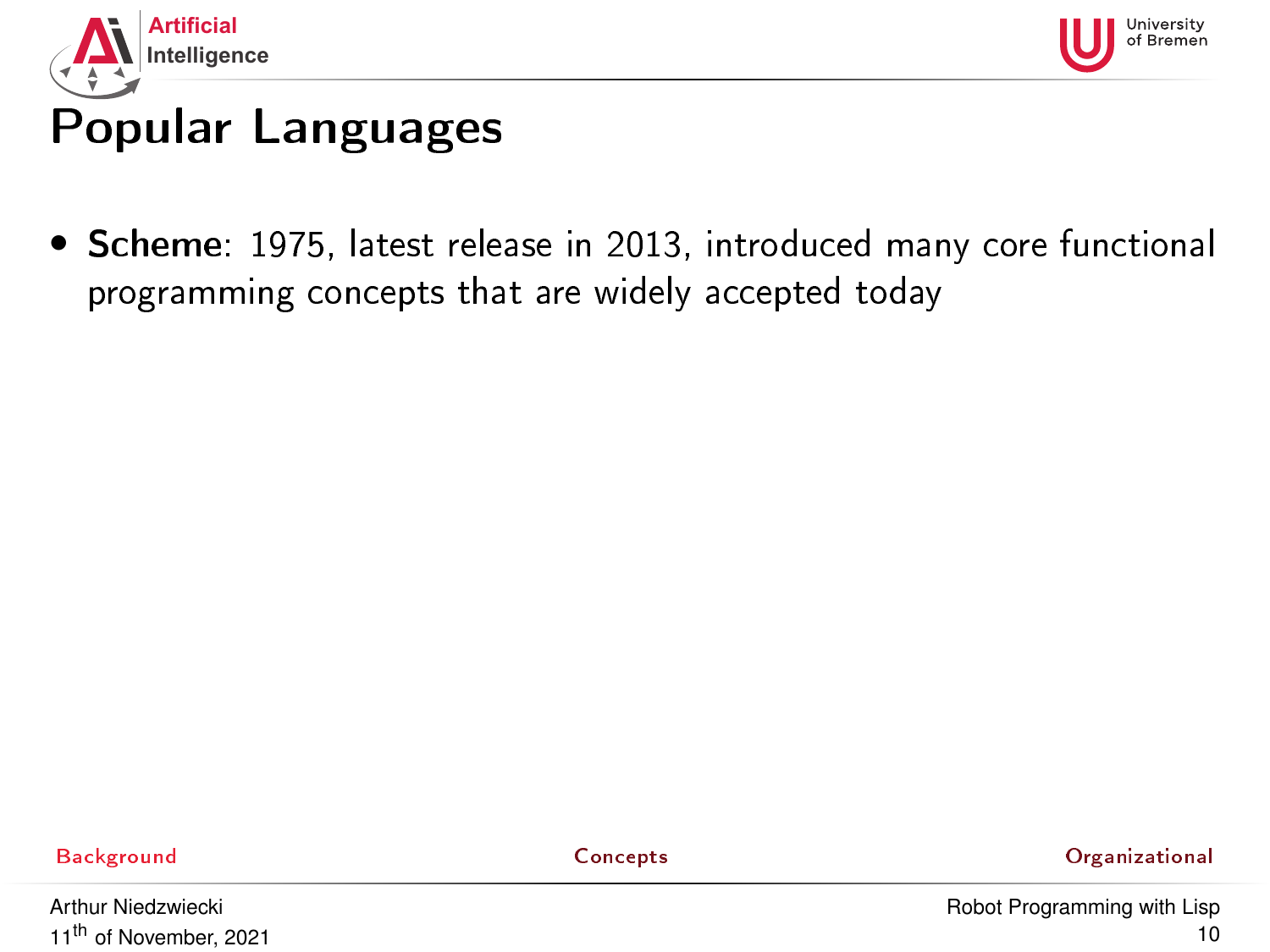



- Scheme: 1975, latest release in 2013, introduced many core functional programming concepts that are widely accepted today
- Common Lisp: 1984, latest release (SBCL 2.1.10) in Oct 2021, successor of Scheme, possibly the most influential, general-purpose, widely-used Lisp dialect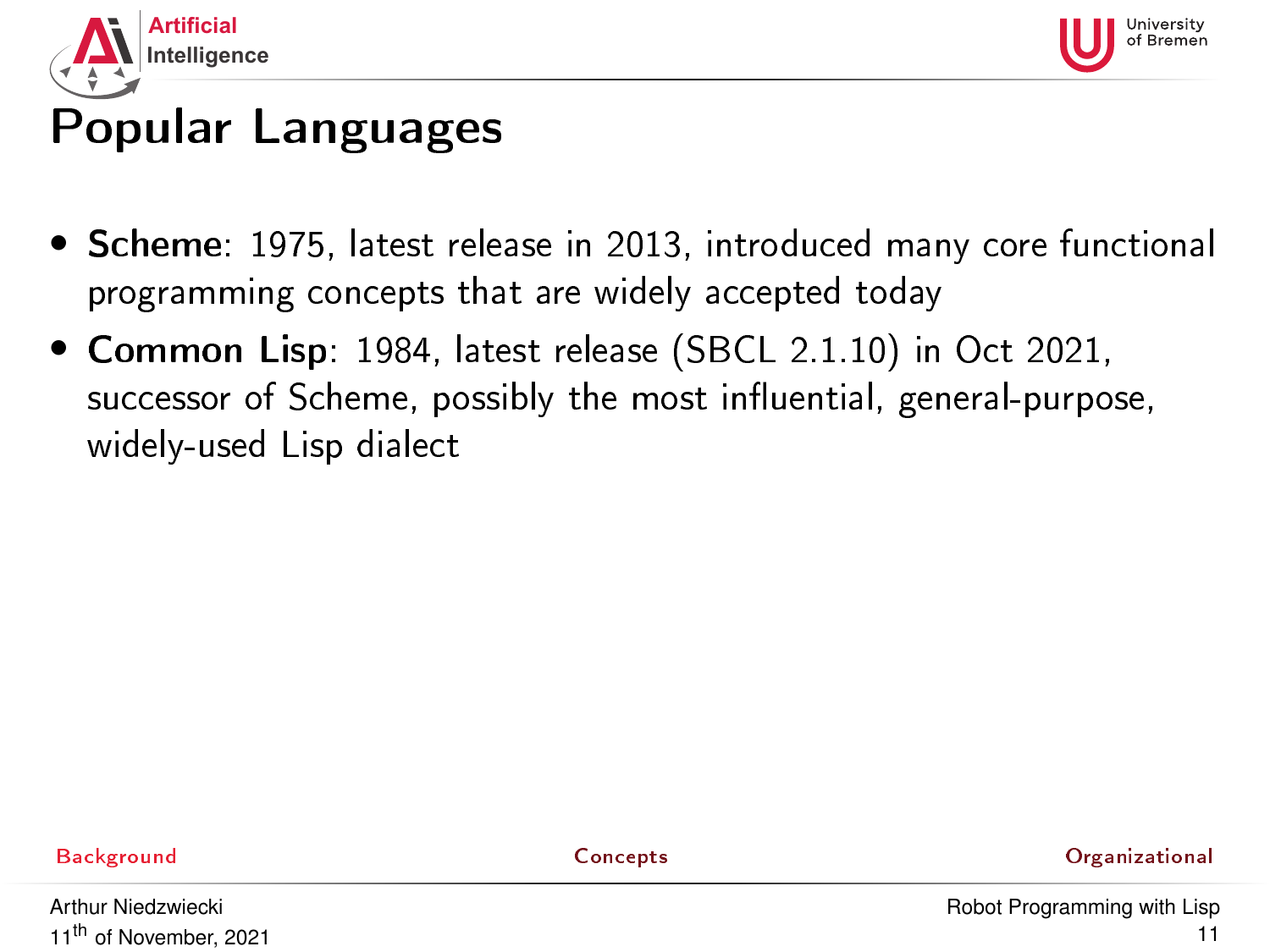



- Scheme: 1975, latest release in 2013, introduced many core functional programming concepts that are widely accepted today
- Common Lisp: 1984, latest release (SBCL 2.1.10) in Oct 2021, successor of Scheme, possibly the most influential, general-purpose, widely-used Lisp dialect
- Erlang: 1986, latest release in June 2021, focused on concurrency and distributed systems, supports hot patching, used within AWS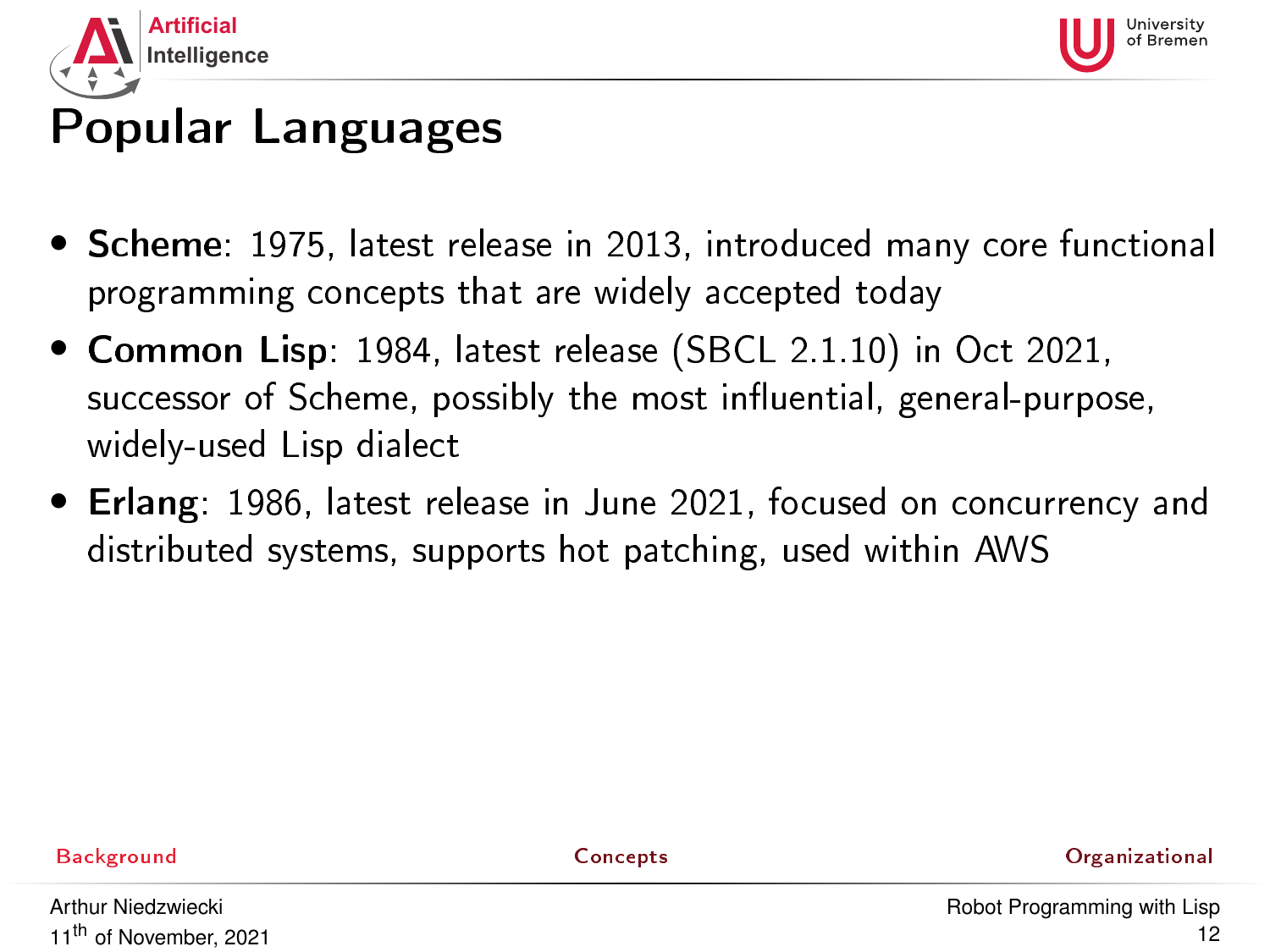



- Scheme: 1975, latest release in 2013, introduced many core functional programming concepts that are widely accepted today
- Common Lisp: 1984, latest release (SBCL 2.1.10) in Oct 2021, successor of Scheme, possibly the most influential, general-purpose, widely-used Lisp dialect
- Erlang: 1986, latest release in June 2021, focused on concurrency and distributed systems, supports hot patching, used within AWS
- Haskell: 1990, latest release in Oct 2021, purely functional, in contrast to all others in this list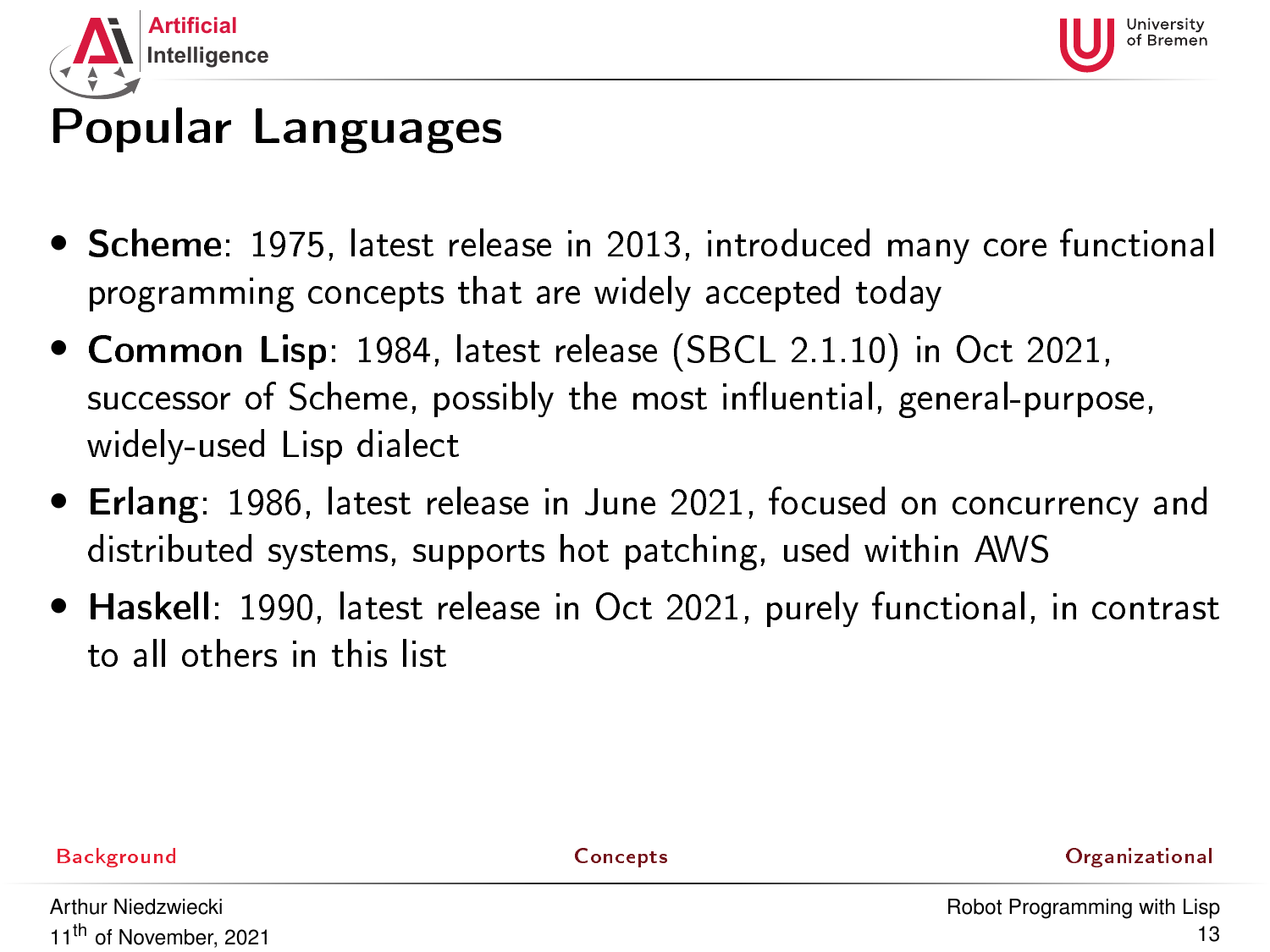<span id="page-13-0"></span>



- Scheme: 1975, latest release in 2013, introduced many core functional programming concepts that are widely accepted today
- Common Lisp: 1984, latest release (SBCL 2.1.10) in Oct 2021, successor of Scheme, possibly the most influential, general-purpose, widely-used Lisp dialect
- Erlang: 1986, latest release in June 2021, focused on concurrency and distributed systems, supports hot patching, used within AWS
- Haskell: 1990, latest release in Oct 2021, purely functional, in contrast to all others in this list
- Racket: 1994, latest release in Nov 2021, focused on writing domain-specific programming languages

| Background                        | Concepts | <b>Organizational</b>       |
|-----------------------------------|----------|-----------------------------|
| Arthur Niedzwiecki                |          | Robot Programming with List |
| 11 <sup>th</sup> of November 2021 |          |                             |

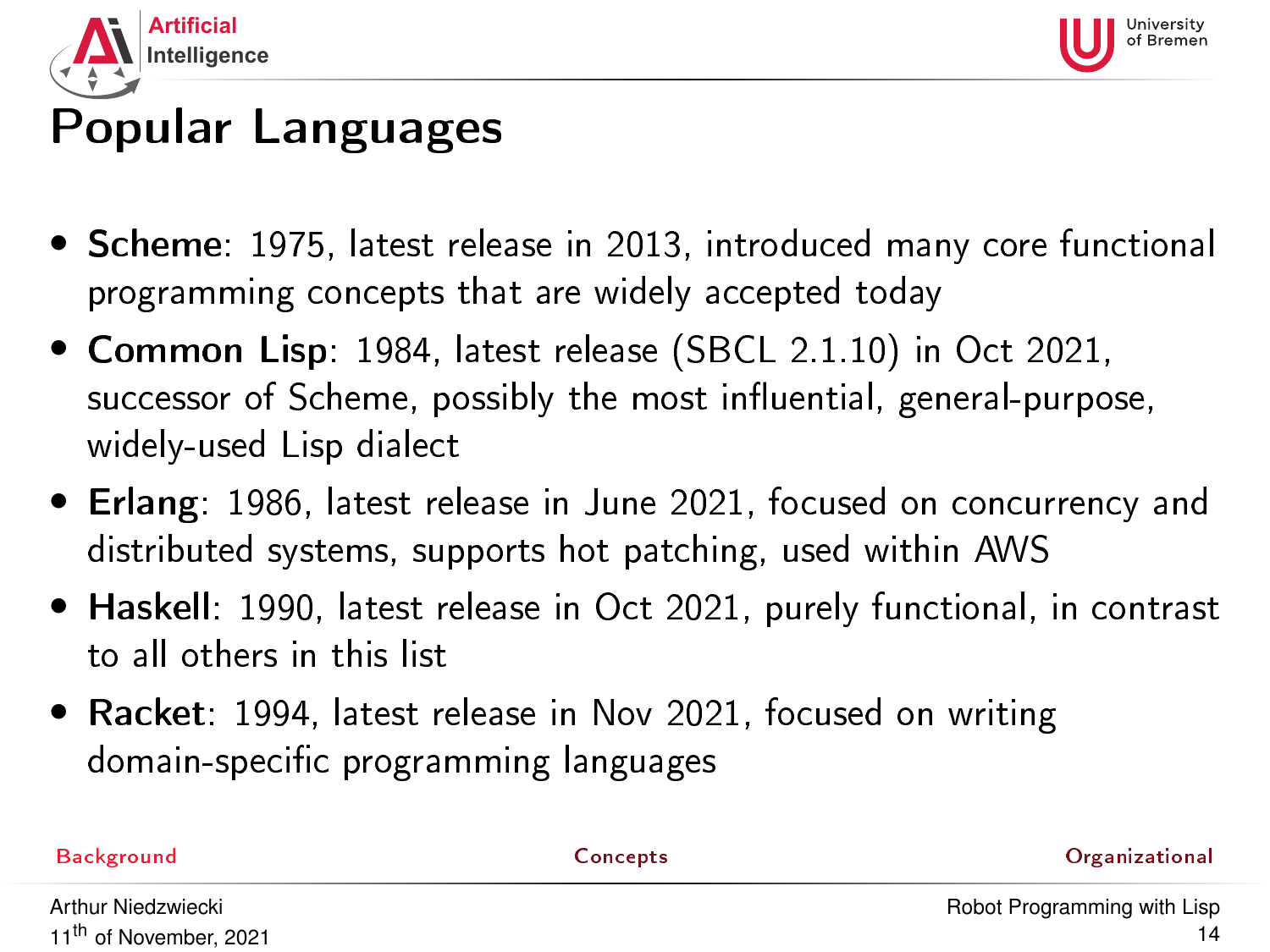<span id="page-14-0"></span>



• OCaml: 1996, latest release in Sep 2021, very high performance, static-typed, one of the first inherently object-oriented functional programming languages

[Background](#page-1-0) [Concepts](#page-19-0) [Organizational](#page-47-0)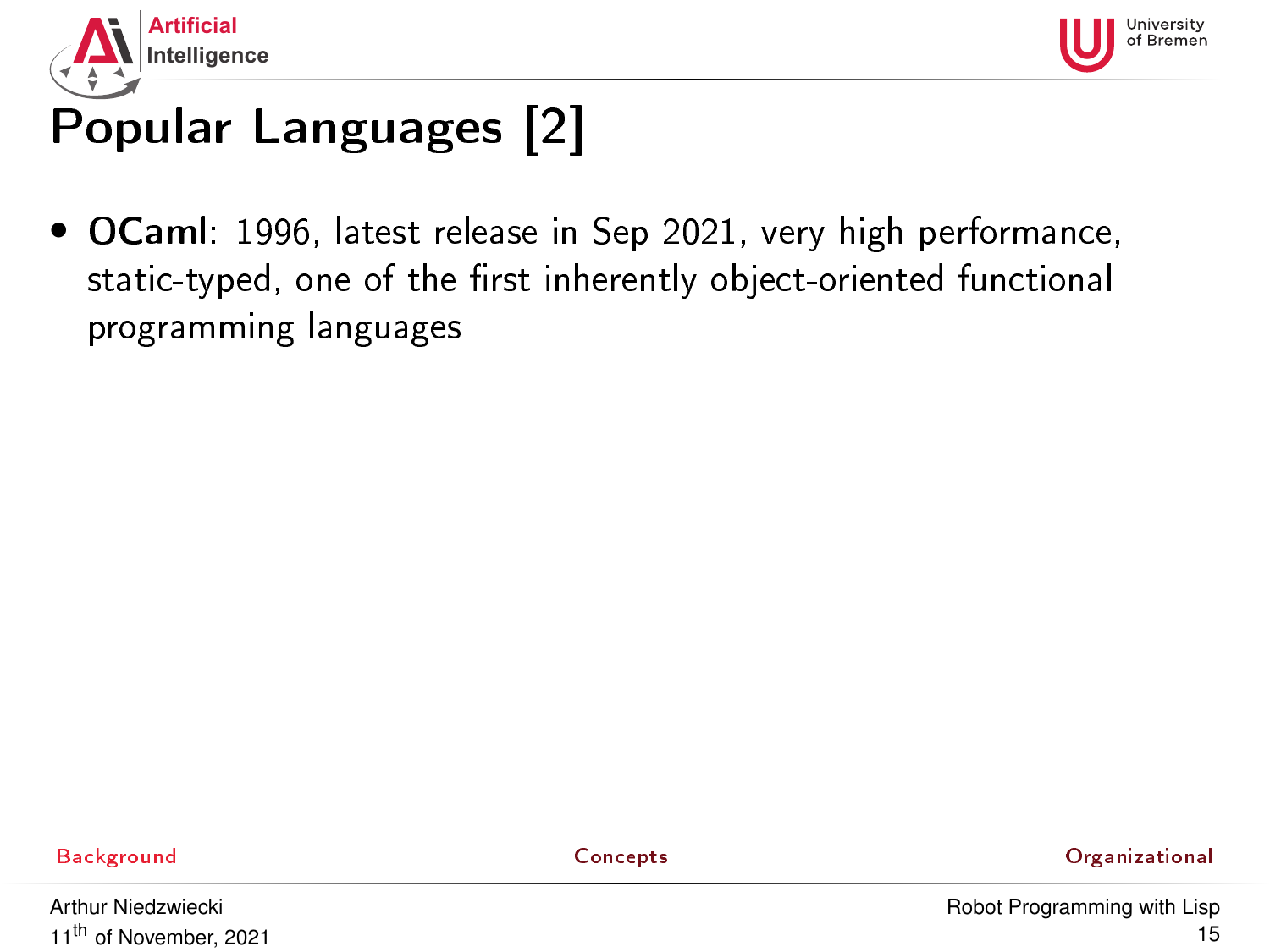



- OCaml: 1996, latest release in Sep 2021, very high performance, static-typed, one of the first inherently object-oriented functional programming languages
- Scala: 2003, latest release in Sep 2021, compiled to JVM code, static-typed, object-oriented, Java-like syntax {}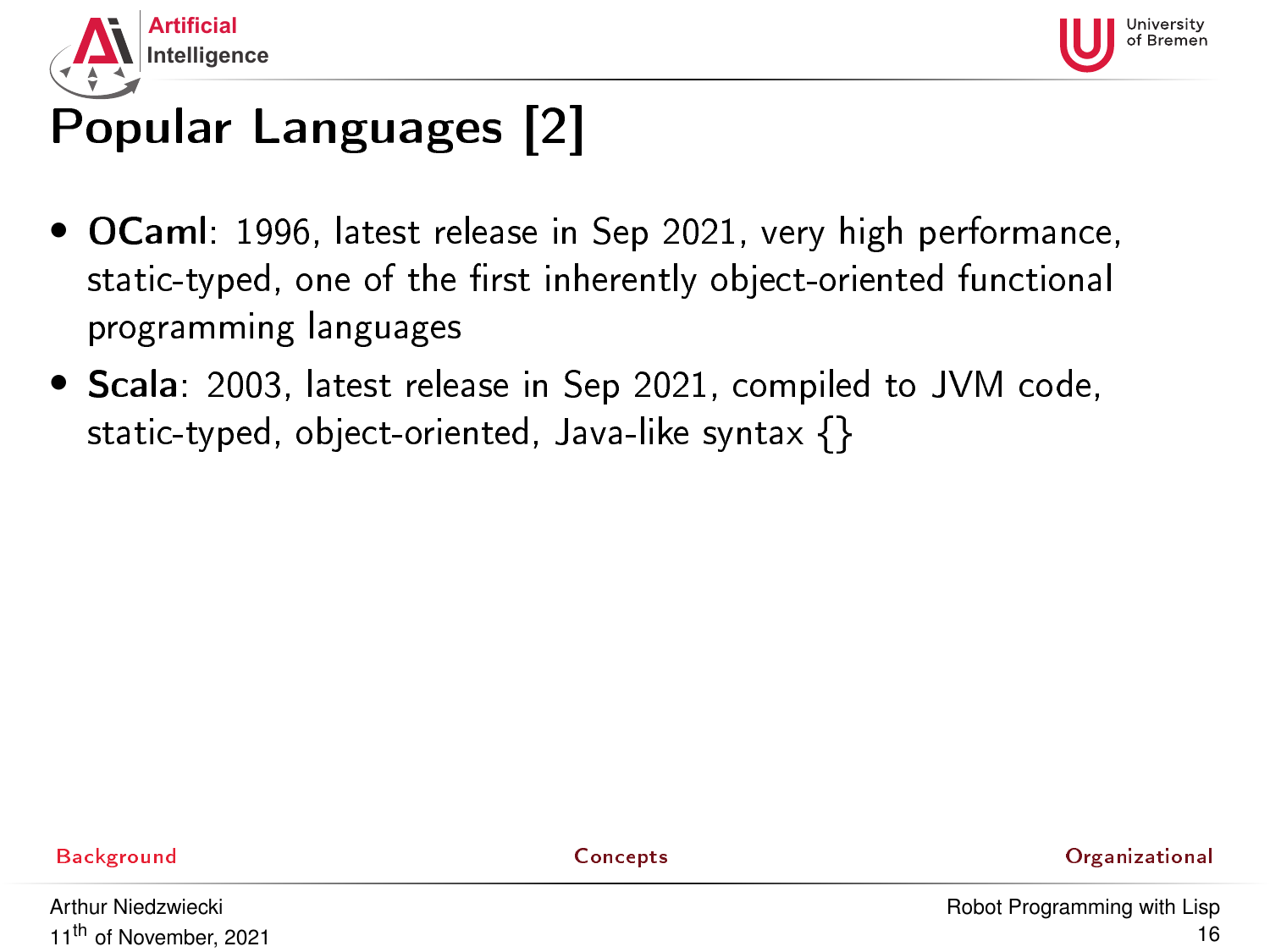



- OCaml: 1996, latest release in Sep 2021, very high performance, static-typed, one of the first inherently object-oriented functional programming languages
- Scala: 2003, latest release in Sep 2021, compiled to JVM code, static-typed, object-oriented, Java-like syntax {}
- Clojure: 2007, latest release in Mar 2021, compiled to JVM code and JavaScript, therefore mostly used in Web, seems to be fashionable in the programming subculture at the moment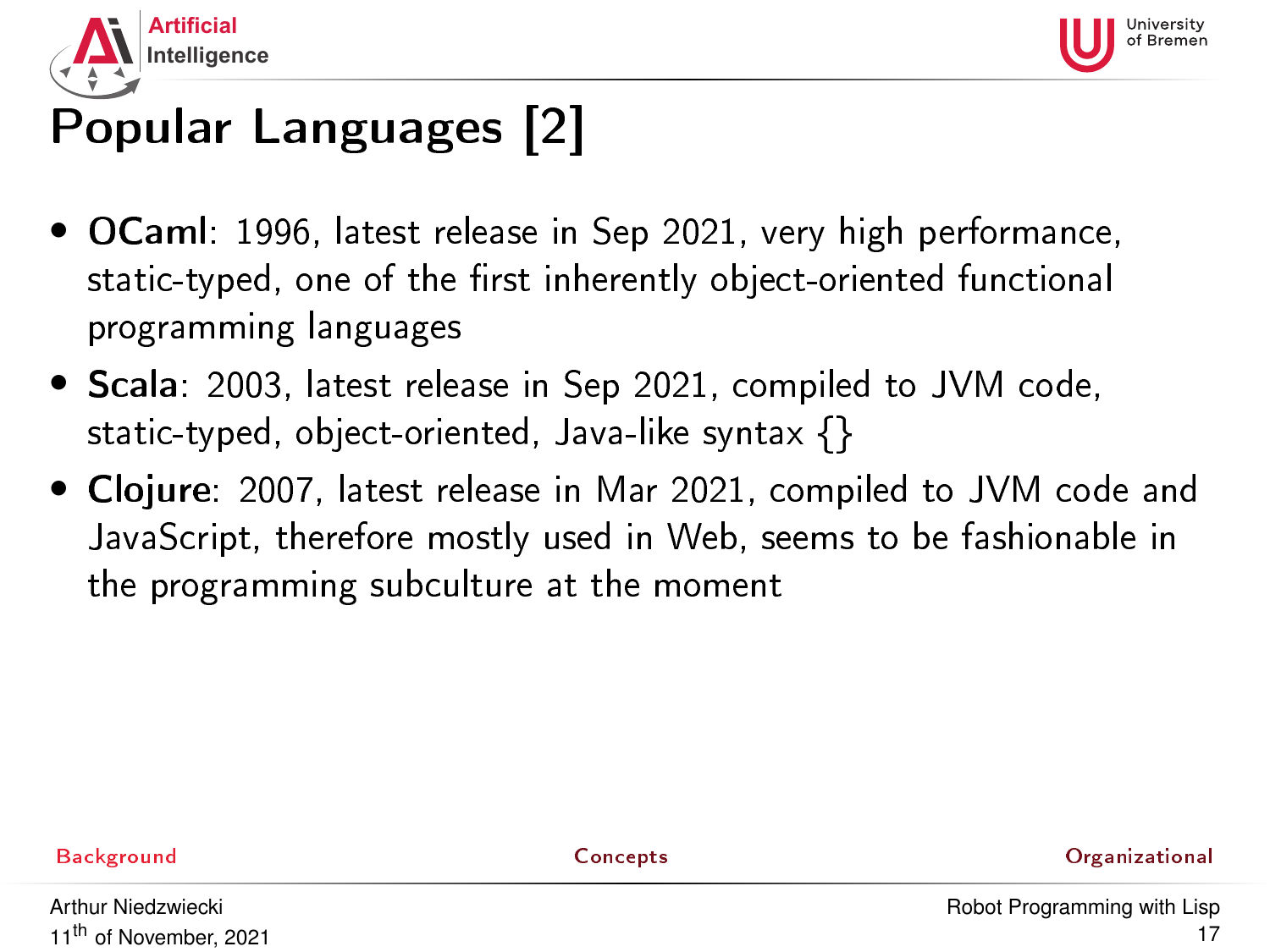



- OCaml: 1996, latest release in Sep 2021, very high performance, static-typed, one of the first inherently object-oriented functional programming languages
- Scala: 2003, latest release in Sep 2021, compiled to JVM code, static-typed, object-oriented, Java-like syntax {}
- Clojure: 2007, latest release in Mar 2021, compiled to JVM code and JavaScript, therefore mostly used in Web, seems to be fashionable in the programming subculture at the moment
- Julia: 2012, latest release in Sep 2021, focused on high-performance numerical and scientic computing, means for distributed computation, strong FFI support, Python-like syntax

[Background](#page-1-0) [Concepts](#page-19-0) [Organizational](#page-47-0) Arthur Niedzwiecki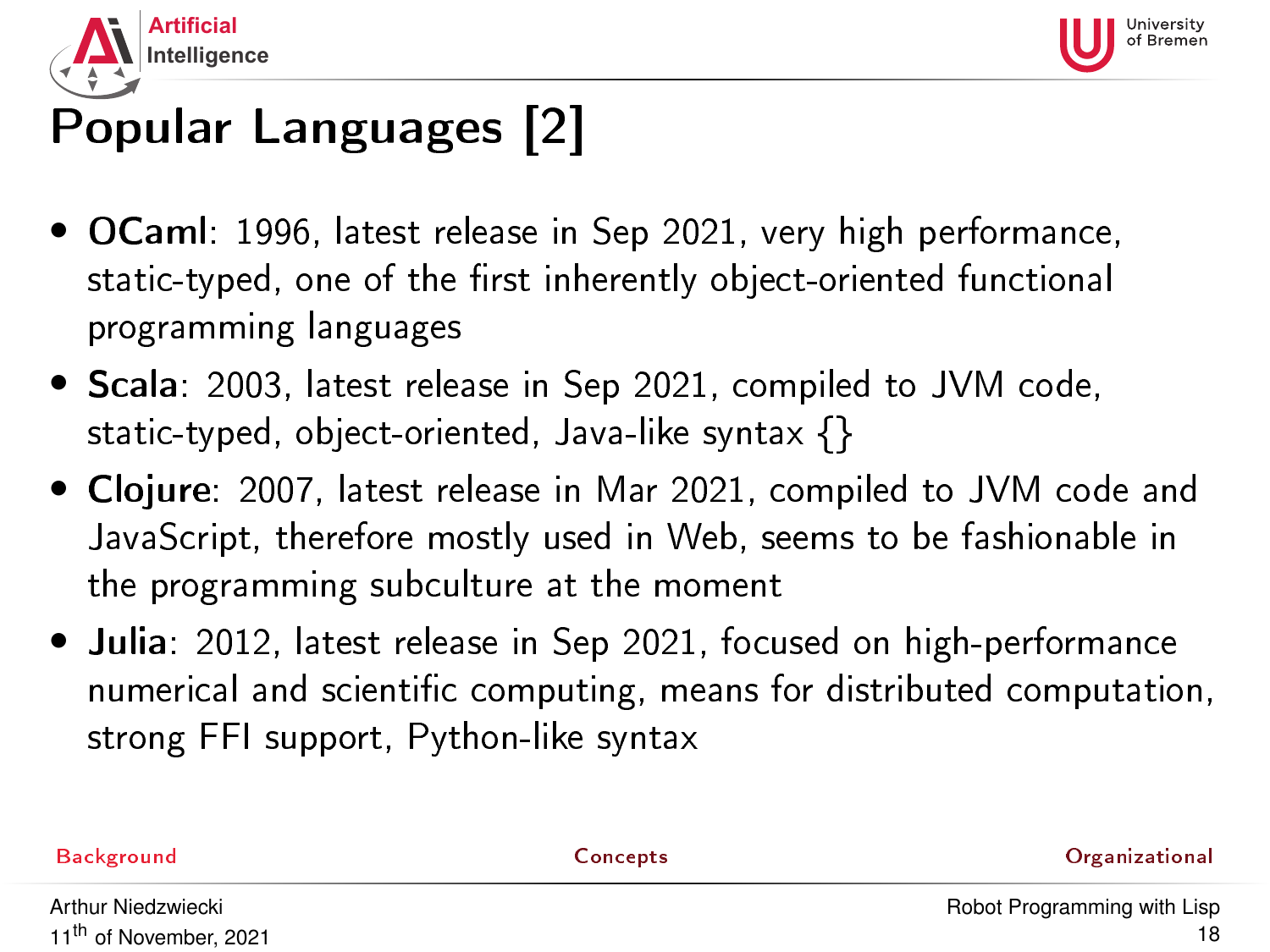<span id="page-18-0"></span>



- OCaml: 1996, latest release in Sep 2021, very high performance, static-typed, one of the first inherently object-oriented functional programming languages
- Scala: 2003, latest release in Sep 2021, compiled to JVM code, static-typed, object-oriented, Java-like syntax {}
- Clojure: 2007, latest release in Mar 2021, compiled to JVM code and JavaScript, therefore mostly used in Web, seems to be fashionable in the programming subculture at the moment
- Julia: 2012, latest release in Sep 2021, focused on high-performance numerical and scientic computing, means for distributed computation, strong FFI support, Python-like syntax

Conclusion: functional programming becomes more and more popular.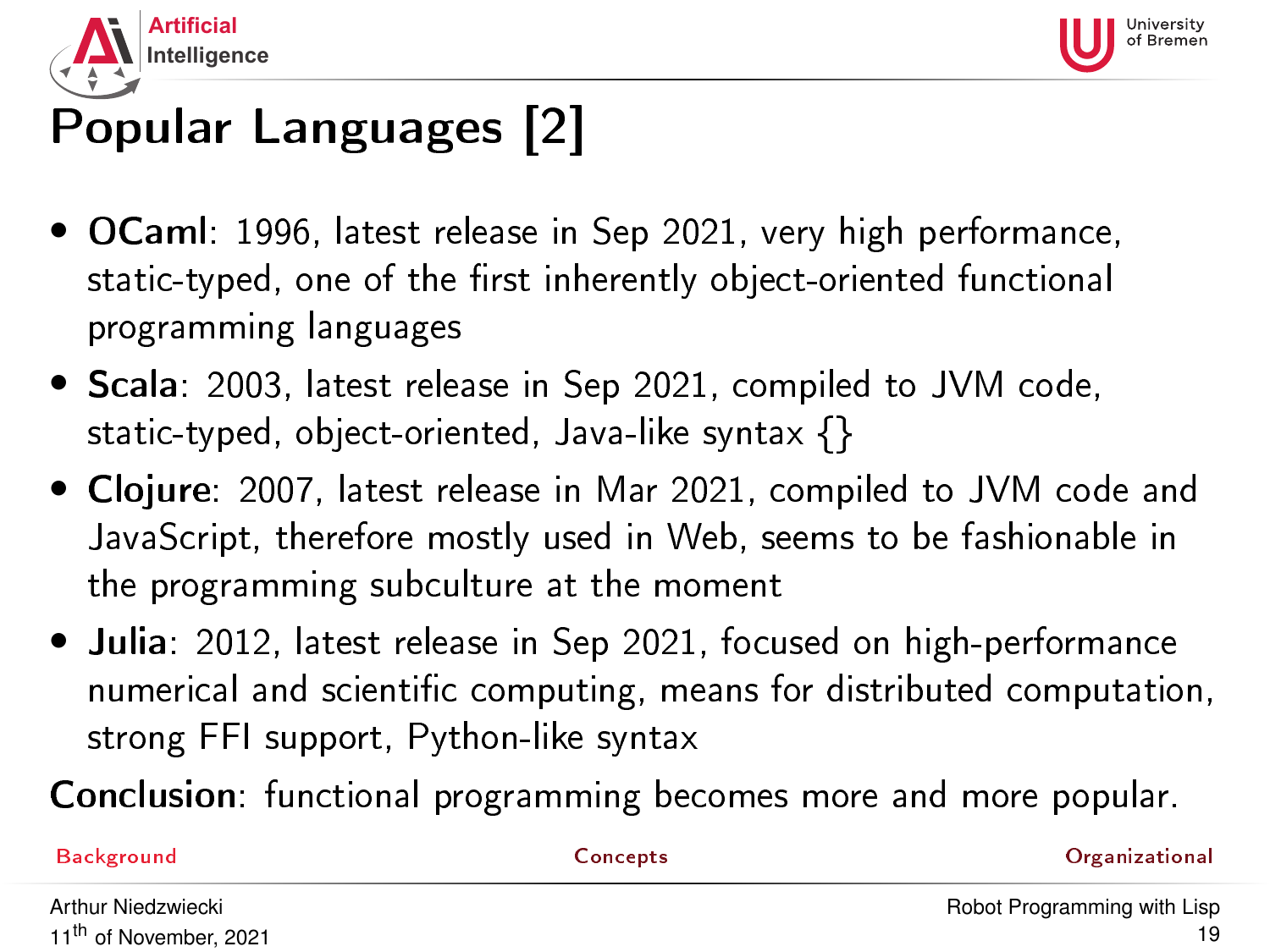<span id="page-19-0"></span>



#### [Background](#page-1-0)

# [Concepts](#page-19-0) [Functions Basics](#page-19-0)

[Higher-order Functions](#page-26-0) [Anonymous Functions](#page-29-0) [Currying](#page-31-0) [Mapping and Reducing](#page-33-0)

### [Organizational](#page-47-0)

[Background](#page-1-0) [Concepts](#page-19-0) [Organizational](#page-47-0)

Arthur Niedzwiecki 11<sup>th</sup> of November, 2021 [Robot Programming with Lisp](#page-0-0) 20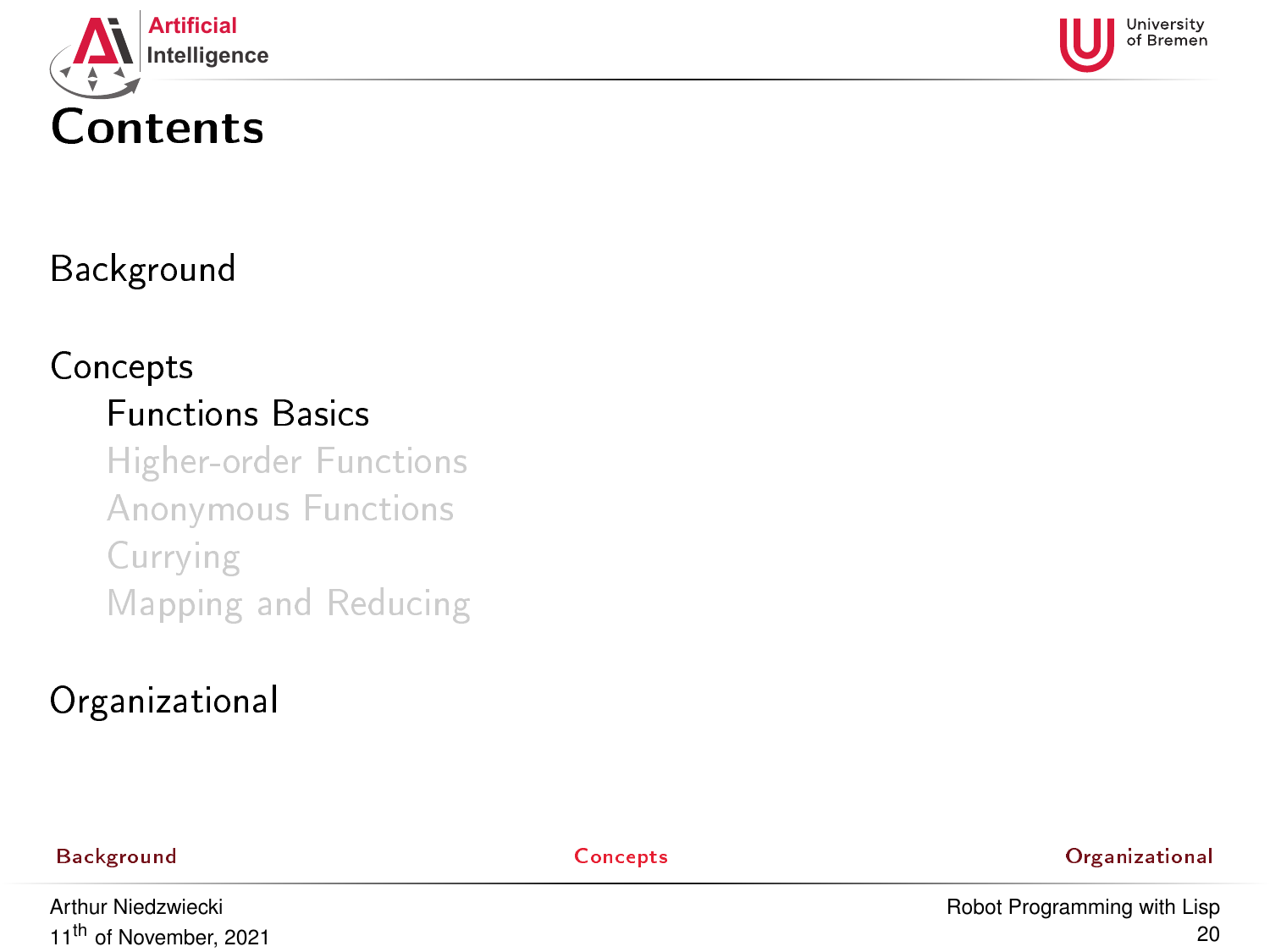<span id="page-20-0"></span>



# Defining a Function

#### Signature

```
CL-USER>
(defun my-cool-function-name (arg-1 arg-2 arg-3 arg-4)
  "This function combines its 4 input arguments into a list
and returns it."
  (list arg-1 arg-2 arg-3 arg-4))
```
#### Optional Arguments

```
CL-USER> (defun optional-arguments (arg-1 arg-2 &optional arg-3 arg-4)
           (list arg-1 arg-2 arg-3 arg-4))
CL-USER> (optional-arguments 1 2 3 4)
(1 \t2 \t3 \t4)CL-USER> (optional-arguments 1 2 3)
(1 2 3 NIL)
CL-USER> (optional-arguments 304)
invalid number of arguments: 1
```
[Background](#page-1-0) [Concepts](#page-19-0) [Organizational](#page-47-0)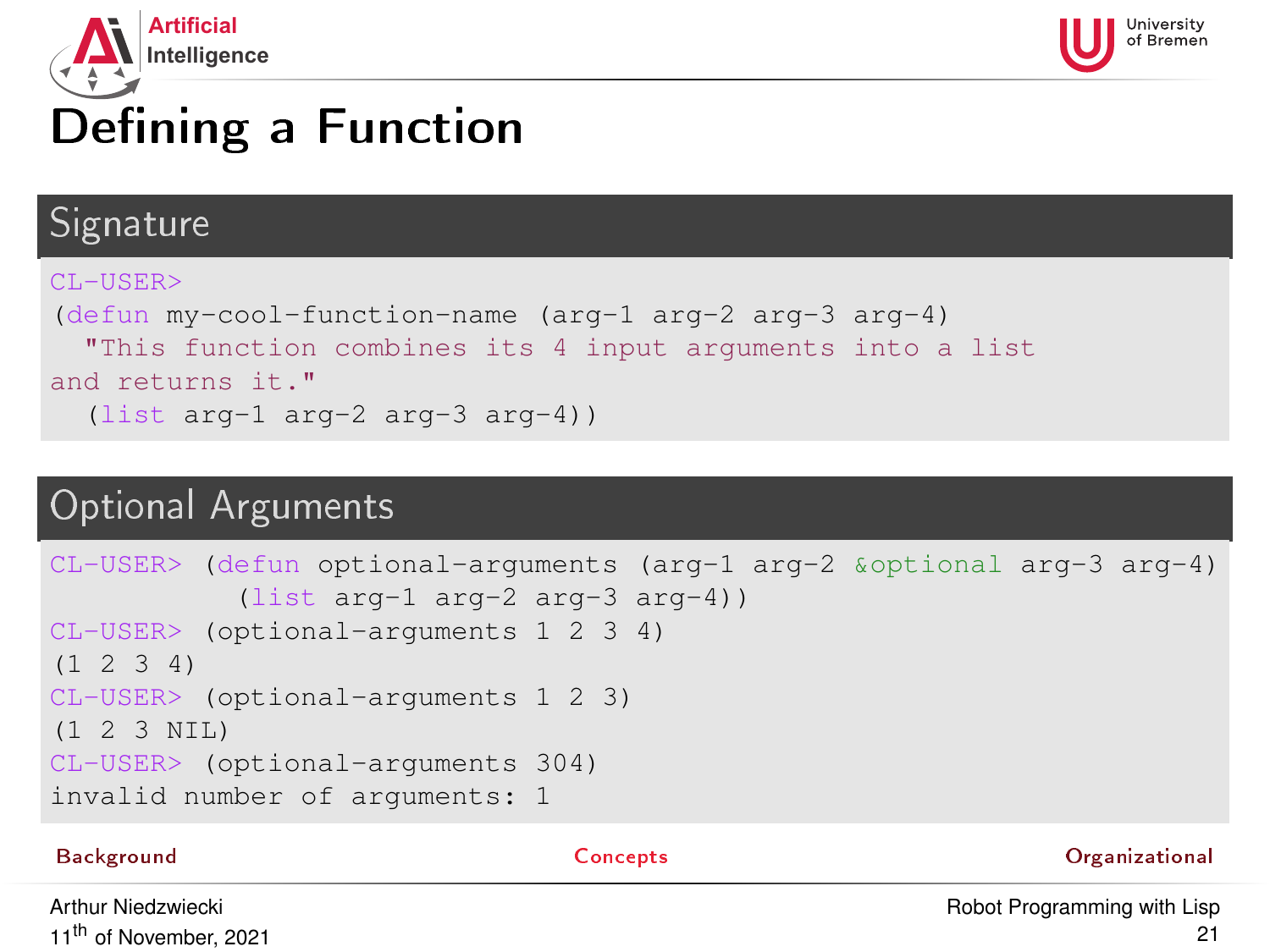<span id="page-21-0"></span>



# Defining a Function [2]

#### Key Arguments

```
CL-USER>
(defun specific-optional (arg-1 arg-2 &key arg-3 arg-4)
  "This function demonstrates how to pass a value to
a specific optional argument."
  (list arg-1 arg-2 arg-3 arg-4))
SPECIFIC-OPTIONAL
CL-USER> (specific-optional 1 2 3 4)
unknown &KEY argument: 3
CL-USER> (specific-optional 1 2 :arg-4 4)
(1 2 NIL 4)
```

| Background                        | Concepts | <b>Organizational</b>       |
|-----------------------------------|----------|-----------------------------|
| Arthur Niedzwiecki                |          | Robot Programming with Lisp |
| 11 <sup>th</sup> of November 2021 |          |                             |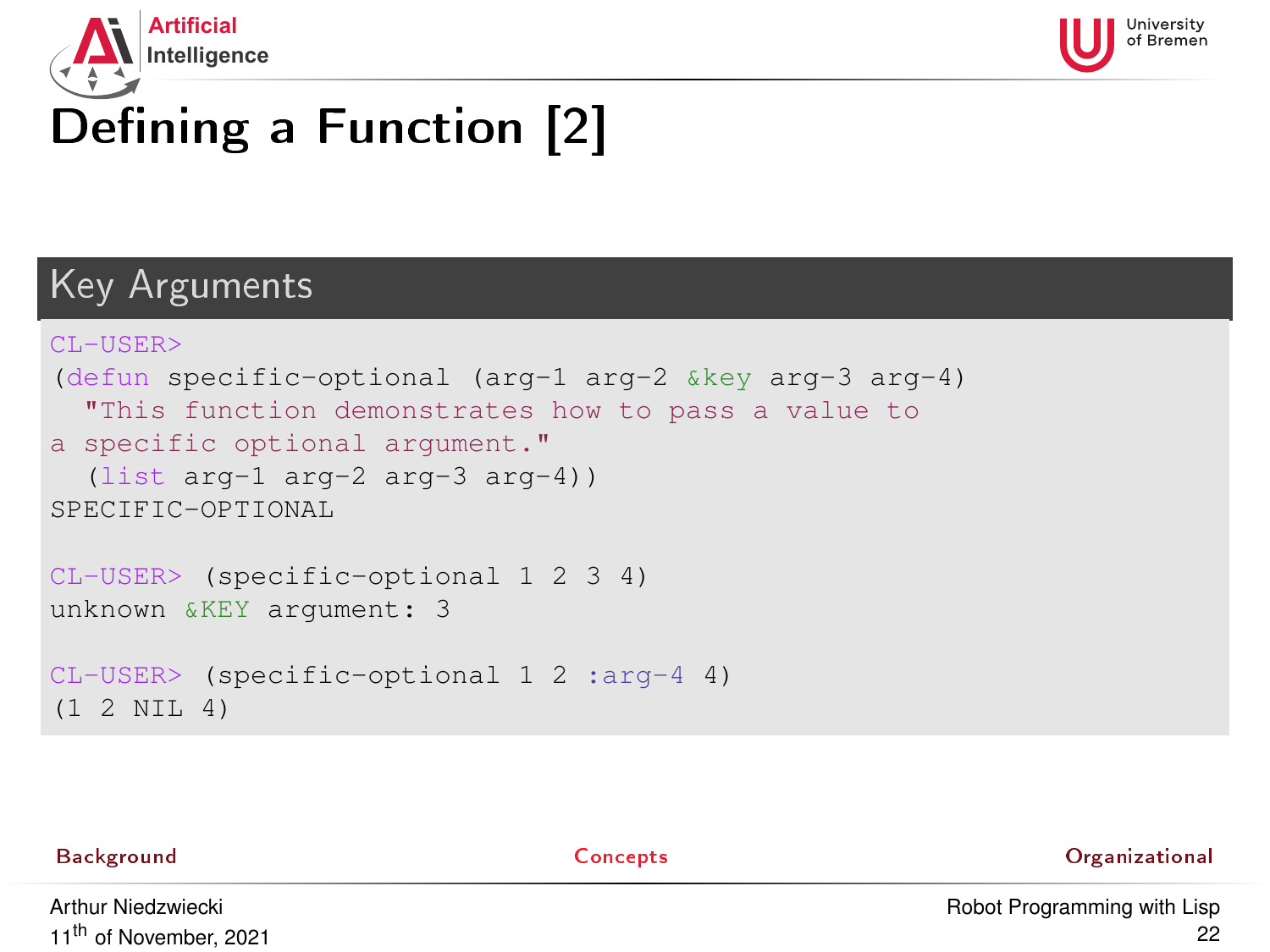<span id="page-22-0"></span>



# Defining a Function [3]

#### Unlimited Number of Arguments

```
CL-USER> (defun unlimited-args (arg-1 &rest args)
           (format t "Type of args is ~a.~%" (type-of args))
           (cons arg-1 args))
UNLIMITED-ARGS
CL-USER> (unlimited-args 1 2 3 4)
Type of args is CONS.
(1 2 3 4)
CL-USER> (unlimited-args 1)
Type of args is NULL.
(1)
```
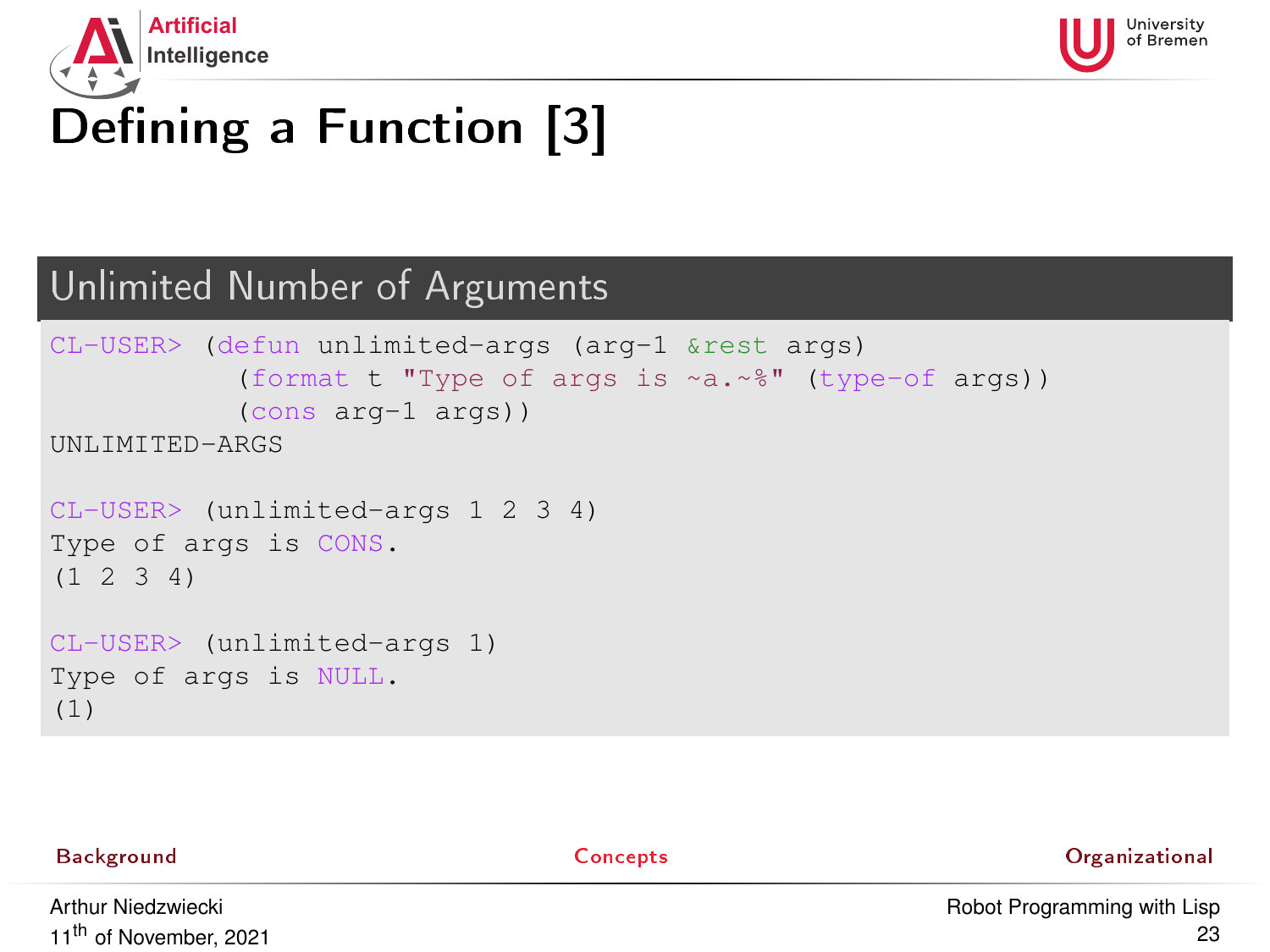<span id="page-23-0"></span>



# Multiple Values

#### list vs. values

```
CL-USER> (defvar *some-list* (list 1 2 3))
*SOME-LIST*CL-USER> *some-list*
(1 2 3)
CL-USER> (defvar *values?* (values 1 2 3))
*VATJIF.S?*CL-USER> *values?*
1
CL-USER> (values 1 2 3)
1
2
3
CI-USER> \star1
CL-USER> //
(1 \t2 \t3)
```
[Background](#page-1-0) [Concepts](#page-19-0) [Organizational](#page-47-0)

Arthur Niedzwiecki 11<sup>th</sup> of November, 2021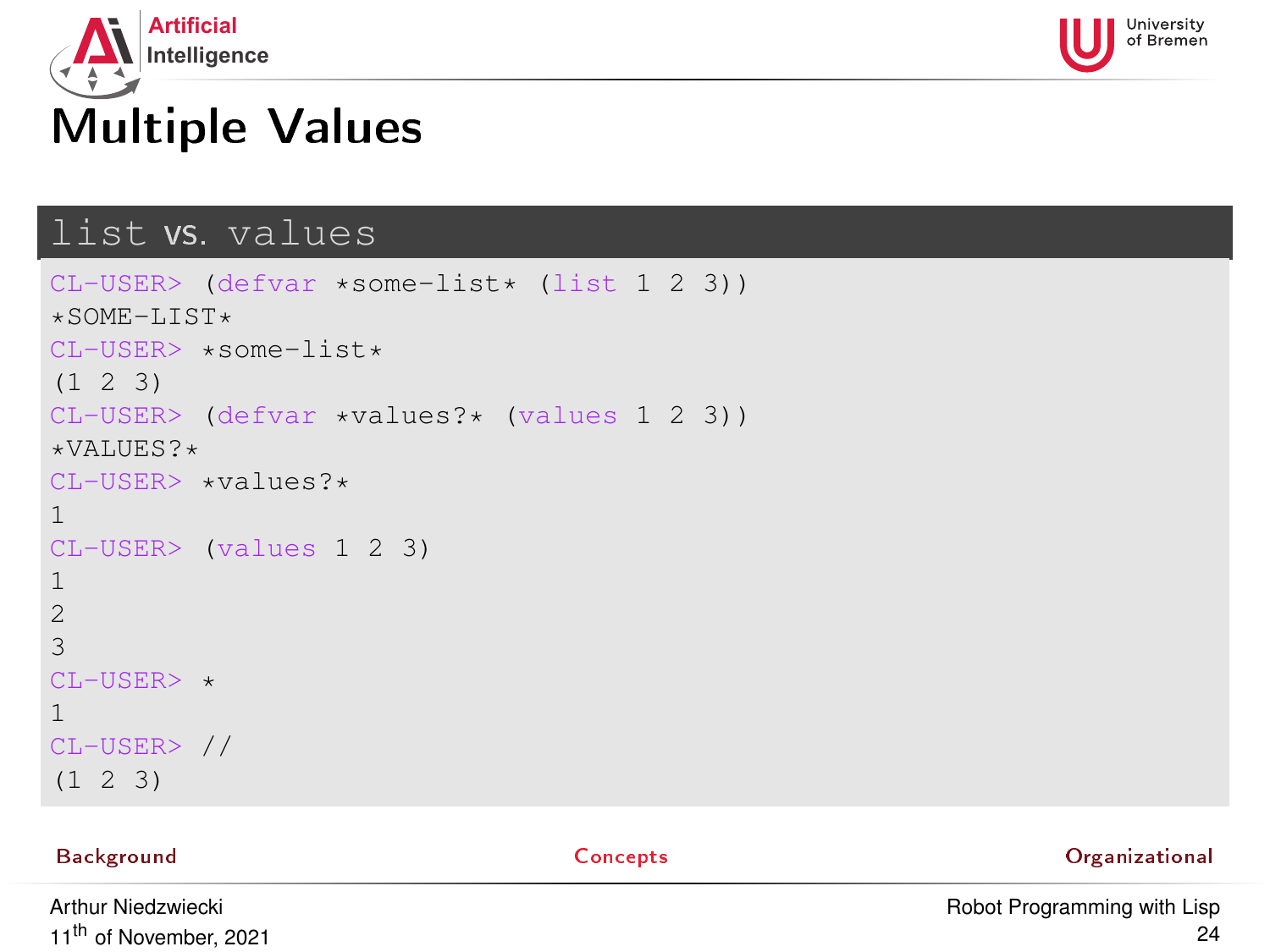<span id="page-24-0"></span>



# Multiple Values [2]

#### Returning Multiple Values!

```
CL-USER> (defvar *db* '((Anna 1987) (Bob 1899) (Charlie 1980)))
          (defun name-and-birth-year (id)
            (values (first (nth (-id 1) *db*))
                     (\text{second (nth (- id 1) *db*)}))NAME-AND-BIRTH-YEAR
CL-USER> (name-and-birth-year 2)
BOB
1899
CL-USER> (multiple-value-bind (name year) (name-and-birth-year 2)
            (format t "~a was born in ~a.~%" name year))
BOB was born in 1899.
NT<sub>L</sub>
```

| Background                        | Concepts | Organizational              |
|-----------------------------------|----------|-----------------------------|
| Arthur Niedzwiecki                |          | Robot Programming with Lisp |
| 11 <sup>th</sup> of November 2021 |          |                             |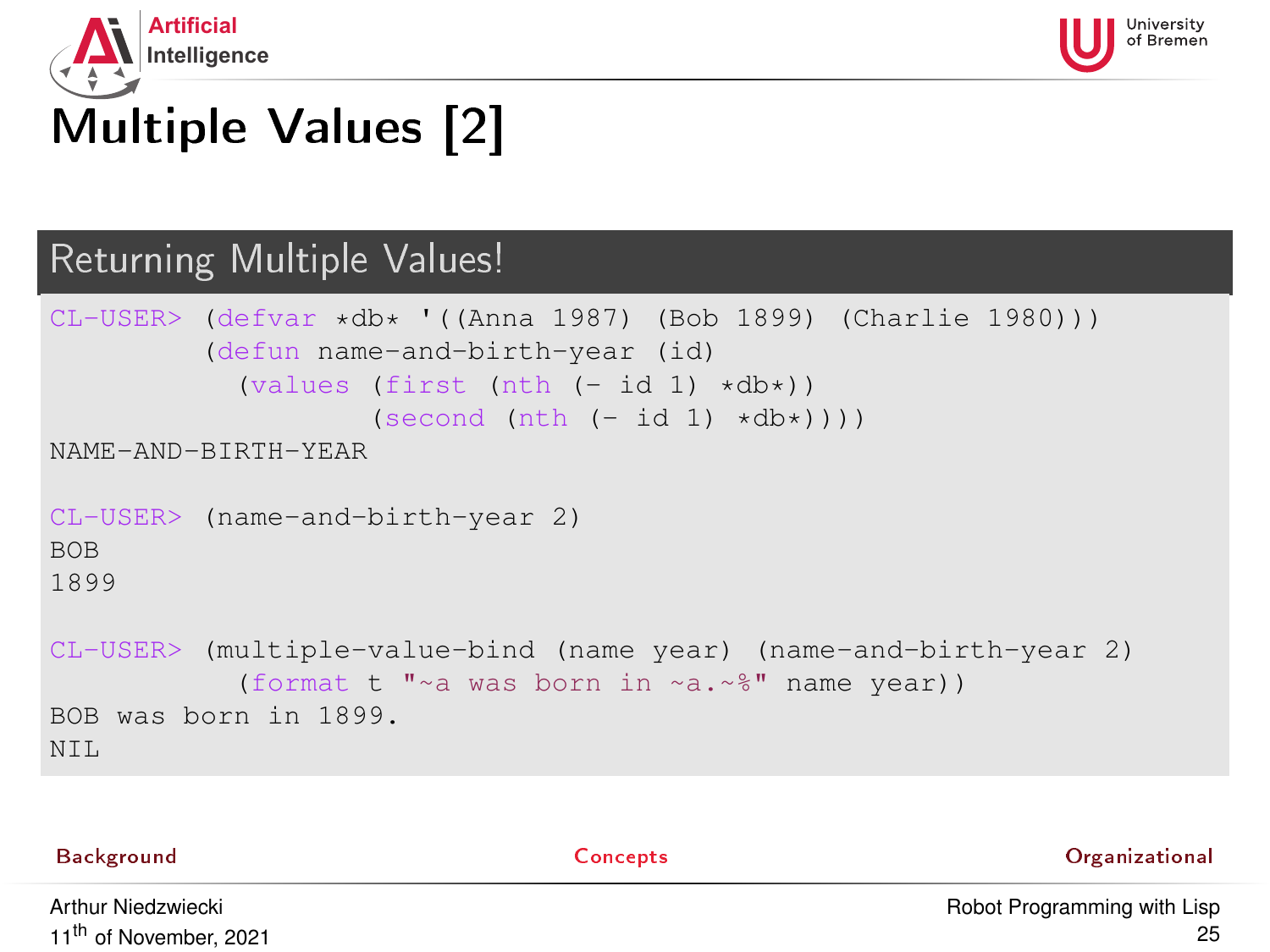<span id="page-25-0"></span>



## Function Designators Similar to C pointers or Java references

#### Designator of a Function

```
CL-USER> (describe '+)
COMMON-LISP:+
  [symbol]
+ names a special variable:
+ names a compiled function:
CL-USER> #'+
CL-USER> (symbol-function '+)
#<FUNCTION +>
CL-USER> (describe #'+)
#<FUNCTION +>
  [compiled function]
Lambda-list: (&REST NUMBERS)
Declared type: (FUNCTION (&REST NUMBER) (VALUES NUMBER &OPTIONAL))
Derived type: (FUNCTION (&REST T) (VALUES NUMBER &OPTIONAL))
Documentation: ...
Source file: SYS:SRC;CODE;NUMBERS.LISP
Background Concepts Organizational
```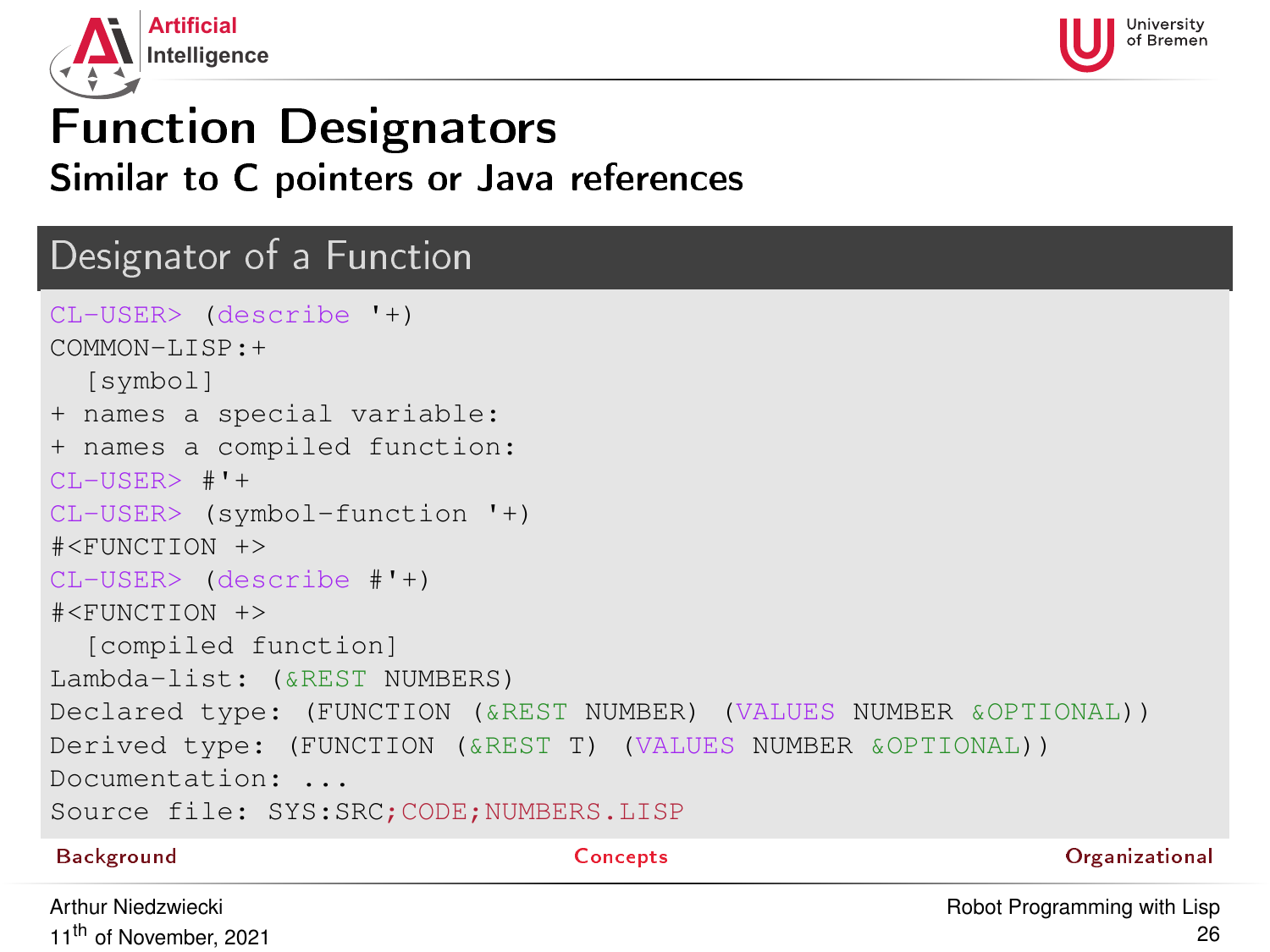<span id="page-26-0"></span>



### [Background](#page-1-0)

#### [Concepts](#page-19-0)

#### [Functions Basics](#page-19-0)

#### [Higher-order Functions](#page-26-0)

[Anonymous Functions](#page-29-0) [Currying](#page-31-0) [Mapping and Reducing](#page-33-0)

### [Organizational](#page-47-0)

[Background](#page-1-0) [Concepts](#page-19-0) [Organizational](#page-47-0)

Arthur Niedzwiecki 11<sup>th</sup> of November, 2021 [Robot Programming with Lisp](#page-0-0) 27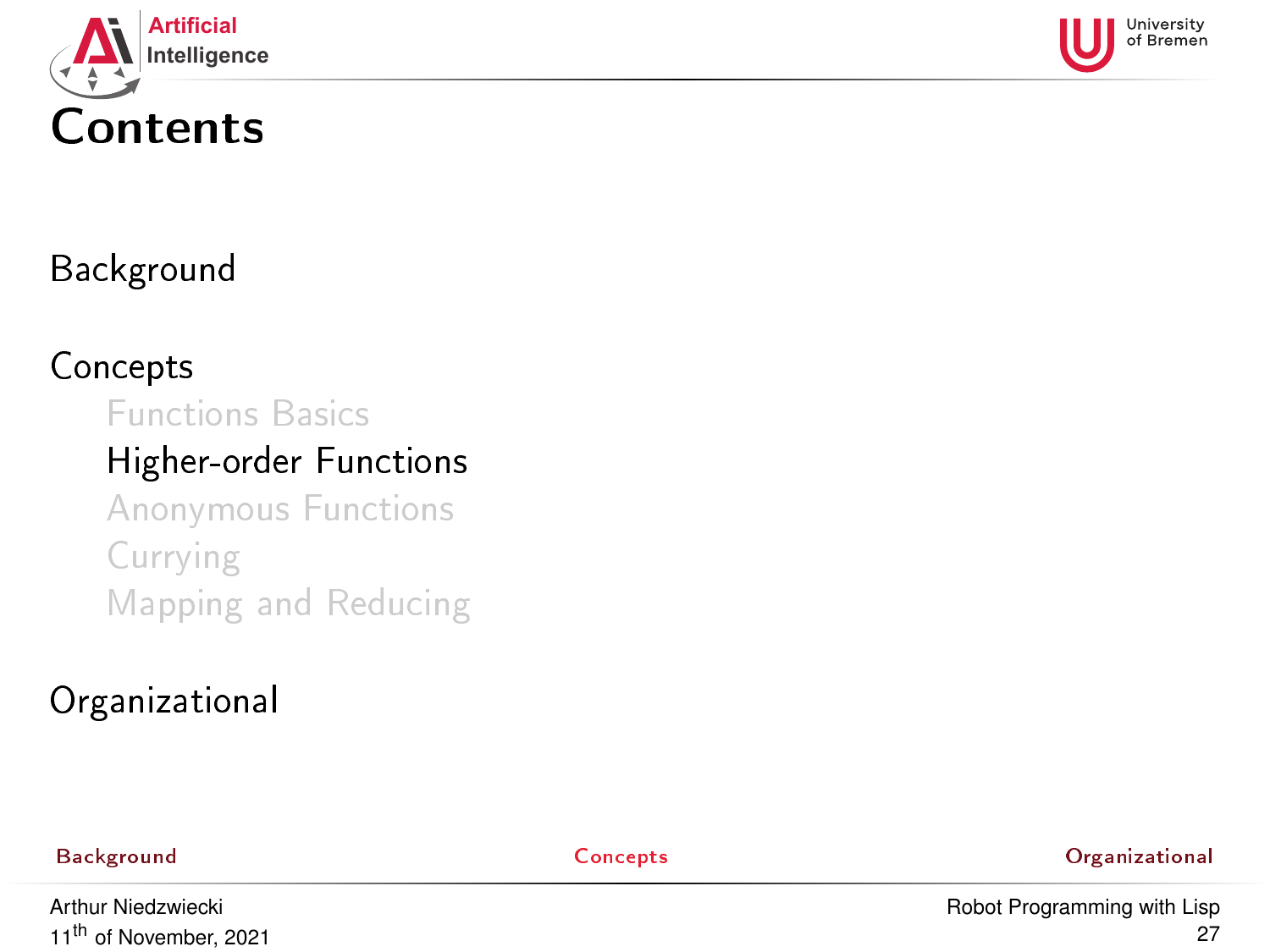



## Higher-order Functions

#### Function as Argument

```
CL-USER> (funcall #'+ 1 2 3)
CL-USER (apply \# I + I (1 2 3))
6
CL-USER> (defun transform-1 (num) (/ 1.0 num))
TRANSFORM-1
CL-USER> (defun transform-2 (num) (sqrt num))
TRANSFORM-2
CL-USER> (defun print-transformed (a-number a-function)
           (format t "~a transformed with ~a becomes ~a.~%"
                   a-number a-function (funcall a-function a-number)))
PRINT-TRANSFORMED
CL-USER> (print-transformed 4 #'transform-1)
4 transformed with #<FUNCTION TRANSFORM-1> becomes 0.25.
CL-USER> (print-transformed 4 #'transform-2)
4 transformed with #<FUNCTION TRANSFORM-2> becomes 2.0.
CL-USER> (sort '(2 6 3 7 1 5) #'>)
(7 6 5 3 2 1)
```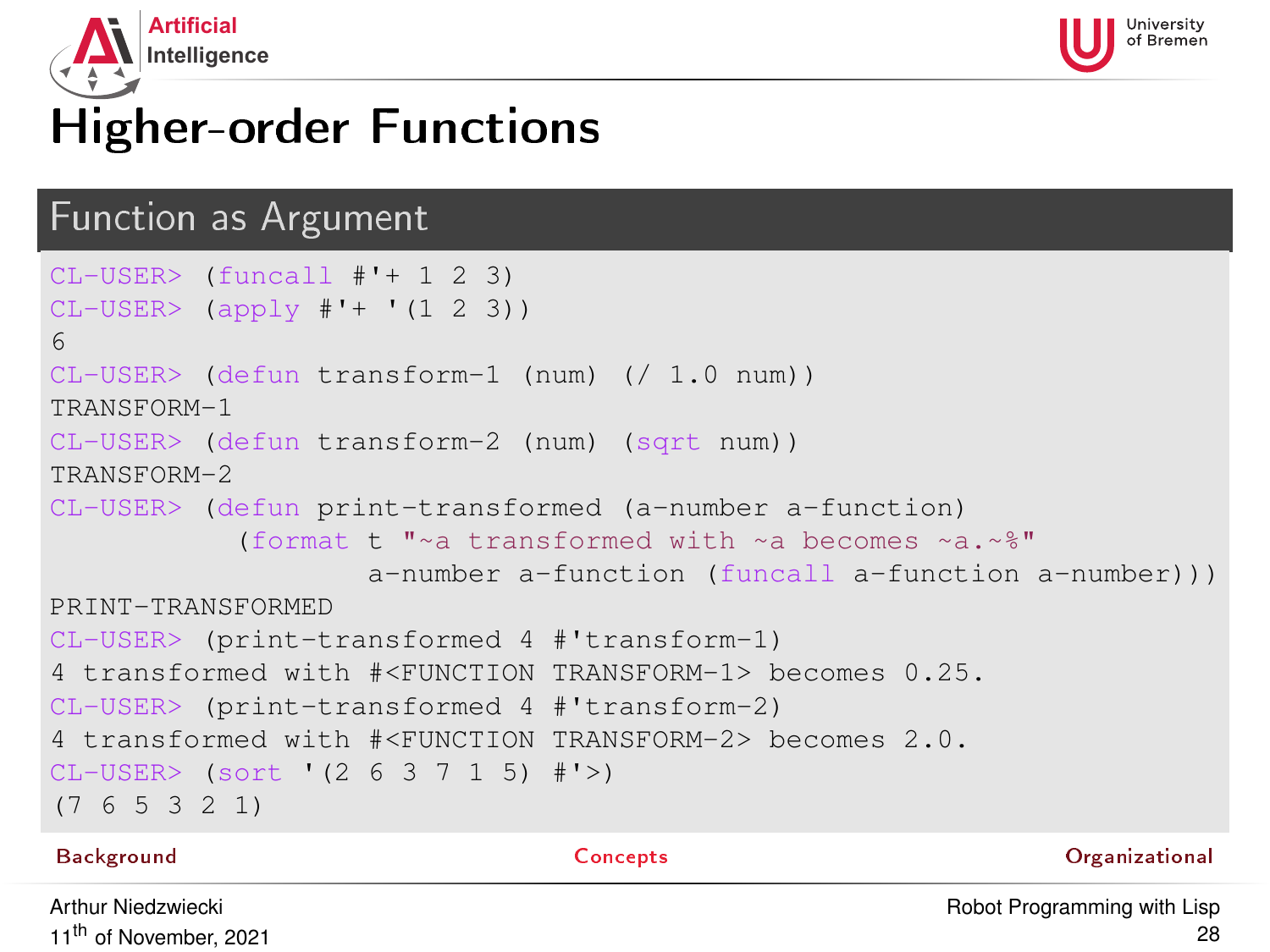



# Higher-order Functions [2]

### Function as Return Value

```
CL-USER> (defun give-me-some-function ()
            (case (random 5)
              (0 + '+)(1 + 1)(2 + '')(3 + '')(4 \#'values)))
GIVE-ME-SOME-FUNCTION
CL-USER> (give-me-some-function)
#<FUNCTION ->
CL-USER> (funcall (give-me-some-function) 10 5)
5
CL-USER> (funcall (give-me-some-function) 10 5)
\overline{a}
```
[Background](#page-1-0) [Concepts](#page-19-0) [Organizational](#page-47-0)

Arthur Niedzwiecki 11<sup>th</sup> of November, 2021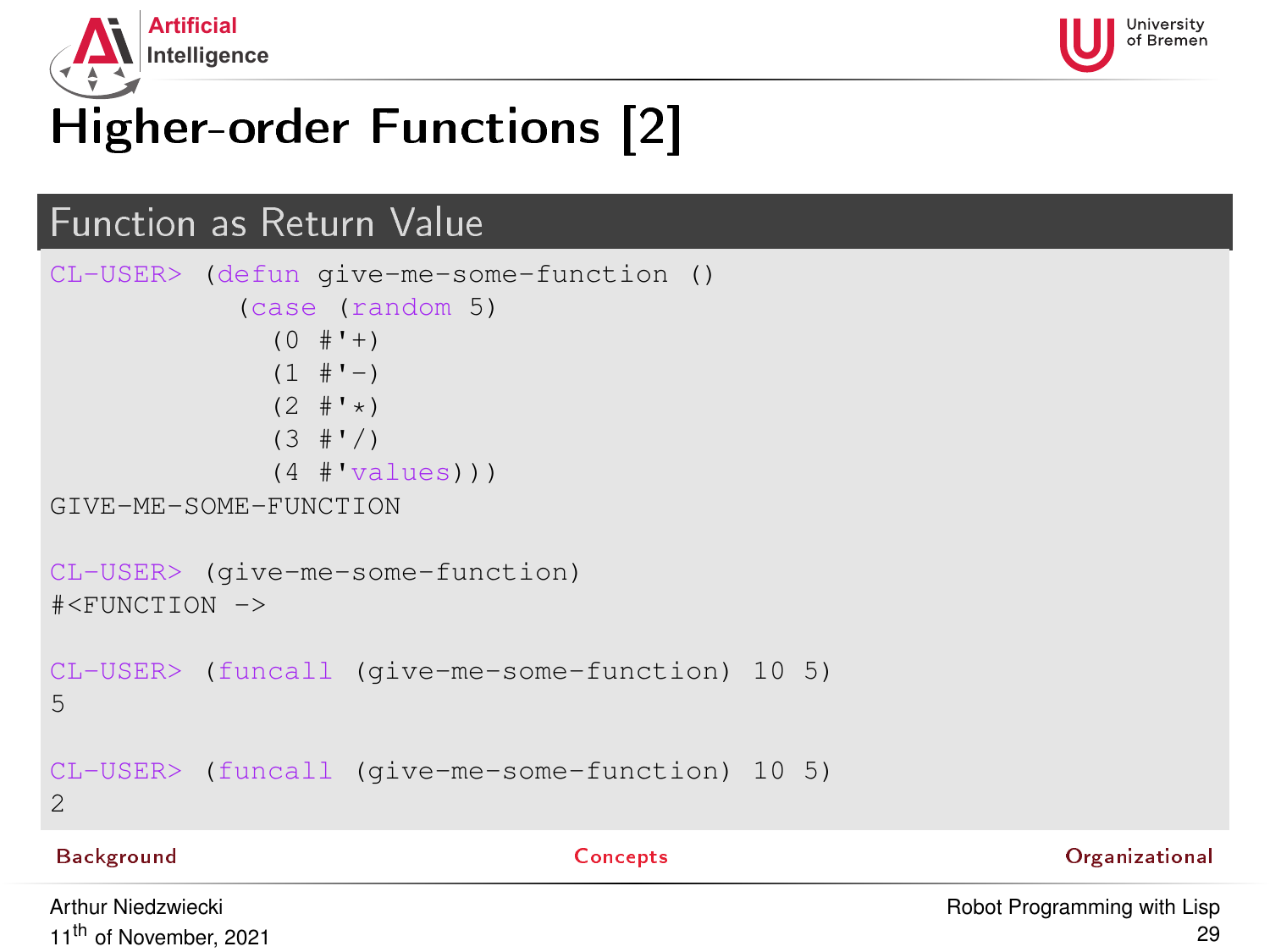<span id="page-29-0"></span>



### [Background](#page-1-0)

#### [Concepts](#page-19-0)

[Functions Basics](#page-19-0) [Higher-order Functions](#page-26-0) [Anonymous Functions](#page-29-0)

[Currying](#page-31-0) [Mapping and Reducing](#page-33-0)

#### [Organizational](#page-47-0)

[Background](#page-1-0) [Concepts](#page-19-0) [Organizational](#page-47-0)

Arthur Niedzwiecki 11<sup>th</sup> of November, 2021 [Robot Programming with Lisp](#page-0-0) 30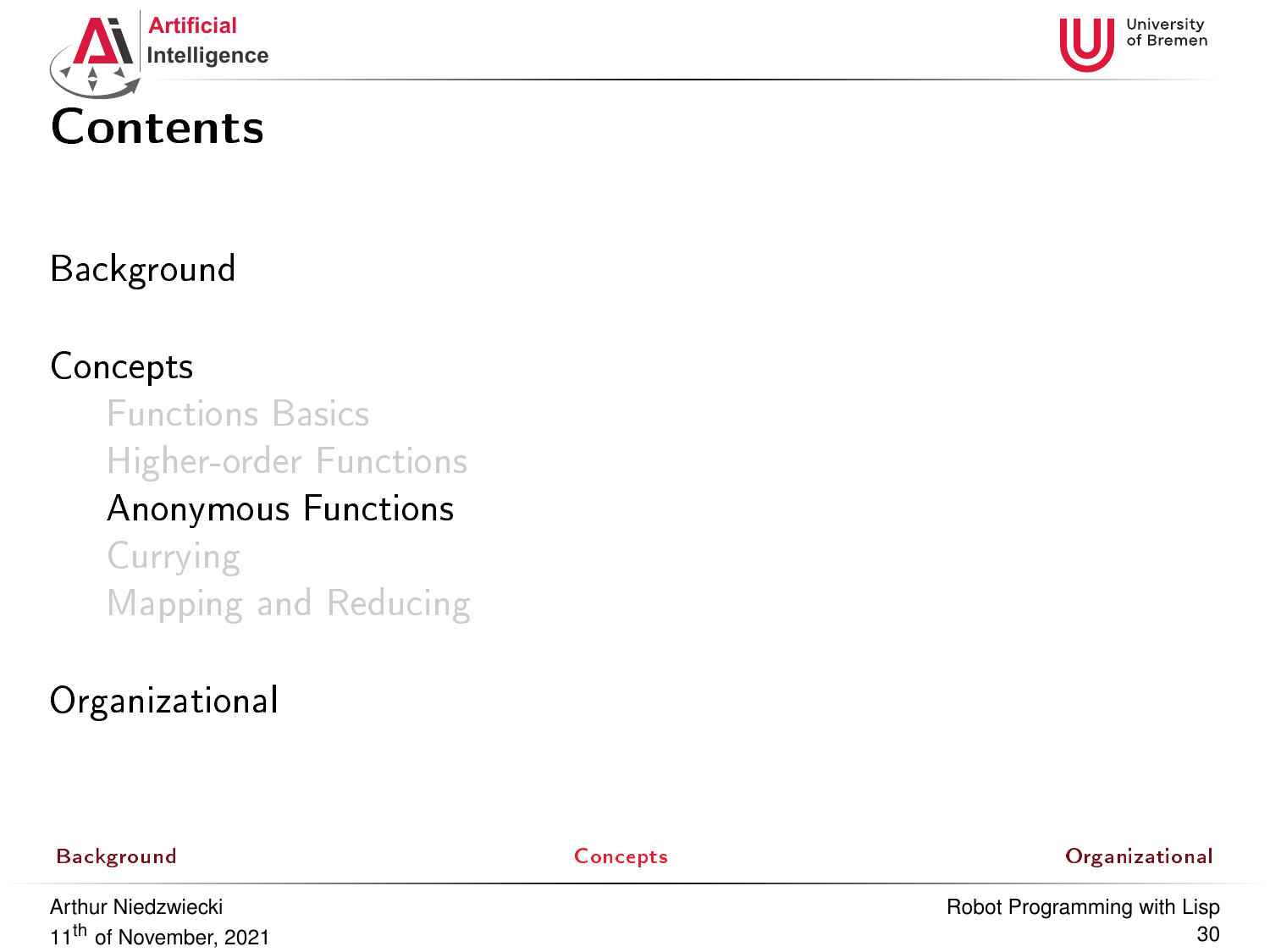



## Anonymous Functions

#### lambda

```
CL-USER> (sort '((1 2 3 4) (3 4) (6 3 6)) #'>)
The value (3 4) is not of type NUMBER.
CL-USER > (sort (1 2 3 4) (3 4) (6 3 6)) \#'> :key \#'car)
((6 3 6) (3 4) (1 2 3 4))
CL-USER> (sort '((1 2 3 4) (3 4) (6 3 6))
                (lambda (x y)
                  ( (length x) (length y) ))
((1 2 3 4) (6 3 6) (3 4))
CL-USER> (defun random-generator-a-to-b (a b)
            (\lambda) (1 ambda () (+ (random (- b a)) a)))
RANDOM-GENERATOR-A-TO-B
CL-USER> (random-generator-a-to-b 5 10)
#<CLOSURE (LAMBDA () :IN RANDOM-GENERATOR-A-TO-B) {100D31F90B}>
CL-USER> (funcall (random-generator-a-to-b 5 10))
9
```
Arthur Niedzwiecki 11<sup>th</sup> of November, 2021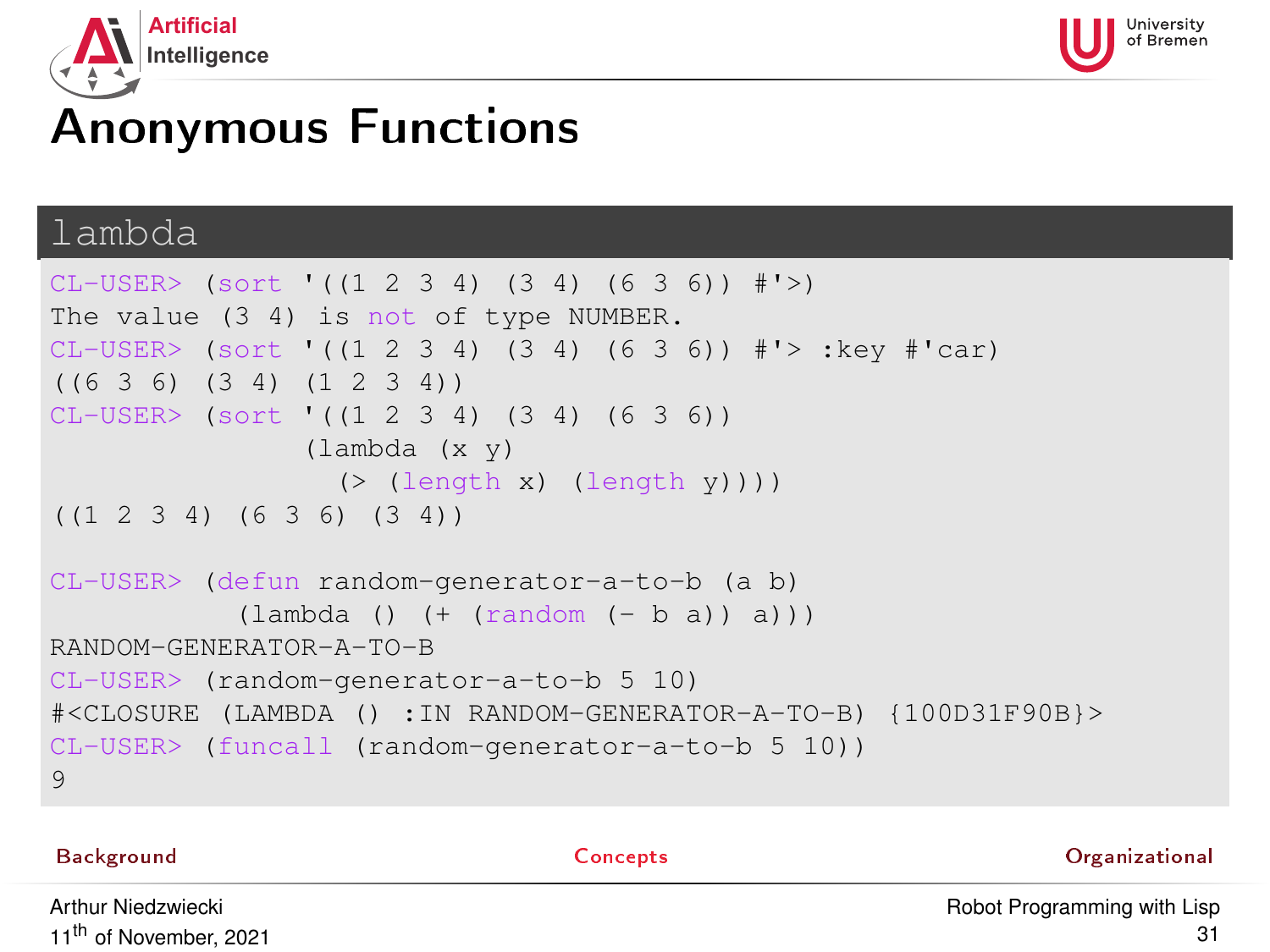<span id="page-31-0"></span>



### [Background](#page-1-0)

#### [Concepts](#page-19-0)

[Functions Basics](#page-19-0) [Higher-order Functions](#page-26-0) [Anonymous Functions](#page-29-0) [Currying](#page-31-0)

[Mapping and Reducing](#page-33-0)

### [Organizational](#page-47-0)

[Background](#page-1-0) [Concepts](#page-19-0) [Organizational](#page-47-0)

Arthur Niedzwiecki 11<sup>th</sup> of November, 2021 [Robot Programming with Lisp](#page-0-0) 32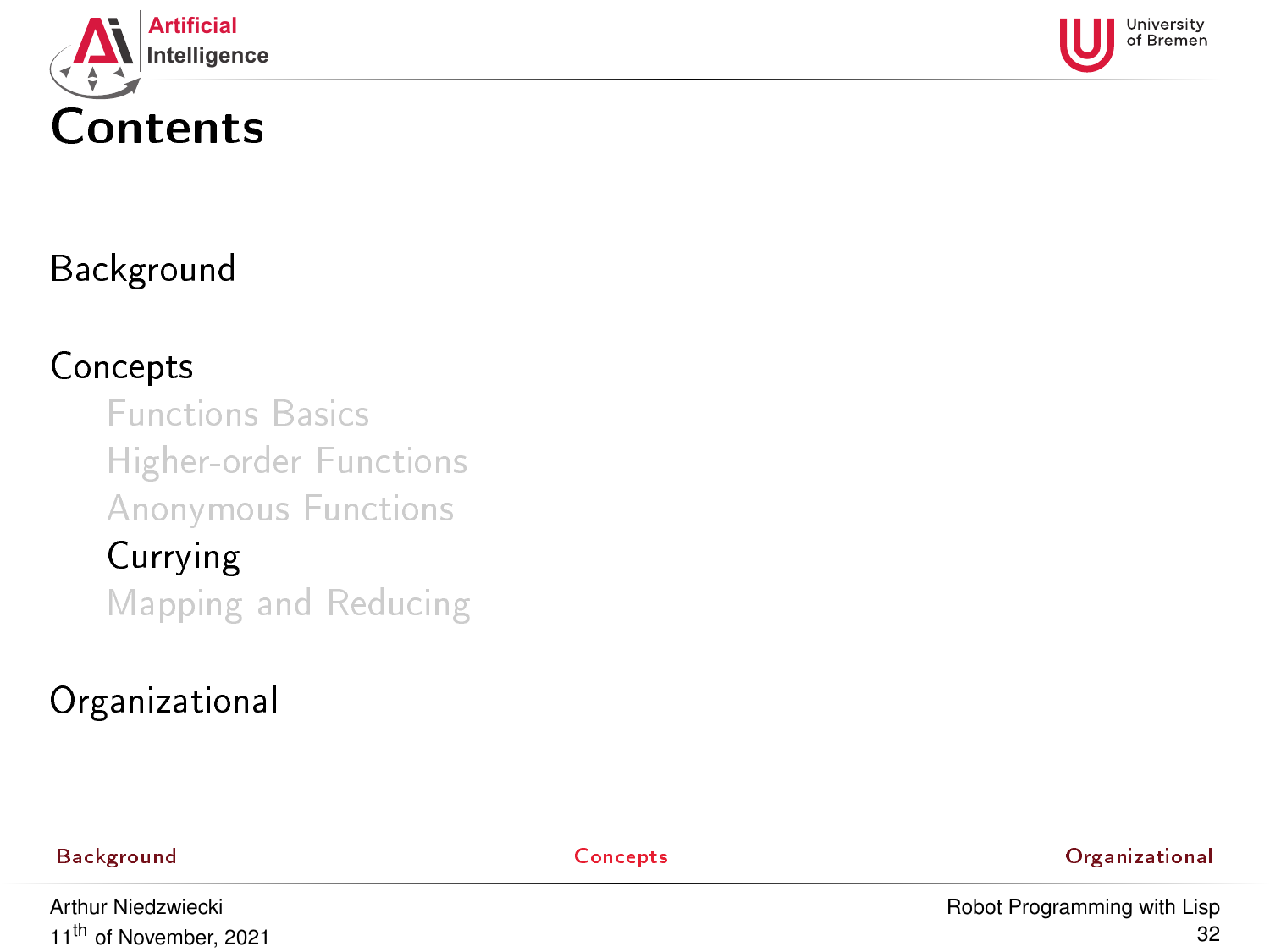



#### Back to Generators

```
CL-USER> (let ((x^10-lambda (lambda (x) (expt x 10))))
            (dolist (elem '(2 3))
              (format t "\sim a \cdot 10 = \sim a \cdot 8" elem (funcall x \cdot 10-lambda elem))))
2^10 = 10243^10 = 59049;; The following only works with roslisp repl. Otherwise do first:
;; (pushnew \#p''/.../alexandria" asdf: * central-reqistry * : test \# 'equal)
CL-USER> (asdf:load-system :alexandria)
CL-USER> (dolist (elem '(2 3))
            (format t "~a^10 = ~a~%"
                    elem (funcall (alexandria:curry #'expt 10) elem)))
2^{\wedge}10 = 1003^{\wedge}10 = 1000CL-USER> (dolist (elem '(2 3))
            (format t \sqrt{a^2+10} = -a^2elem (funcall (alexandria:rcurry #'expt 10) elem)))
2^10 = 10243^10 = 59049Background Concepts Organizational
Arthur Niedzwiecki
                                                         Robot Programming with Lisp
```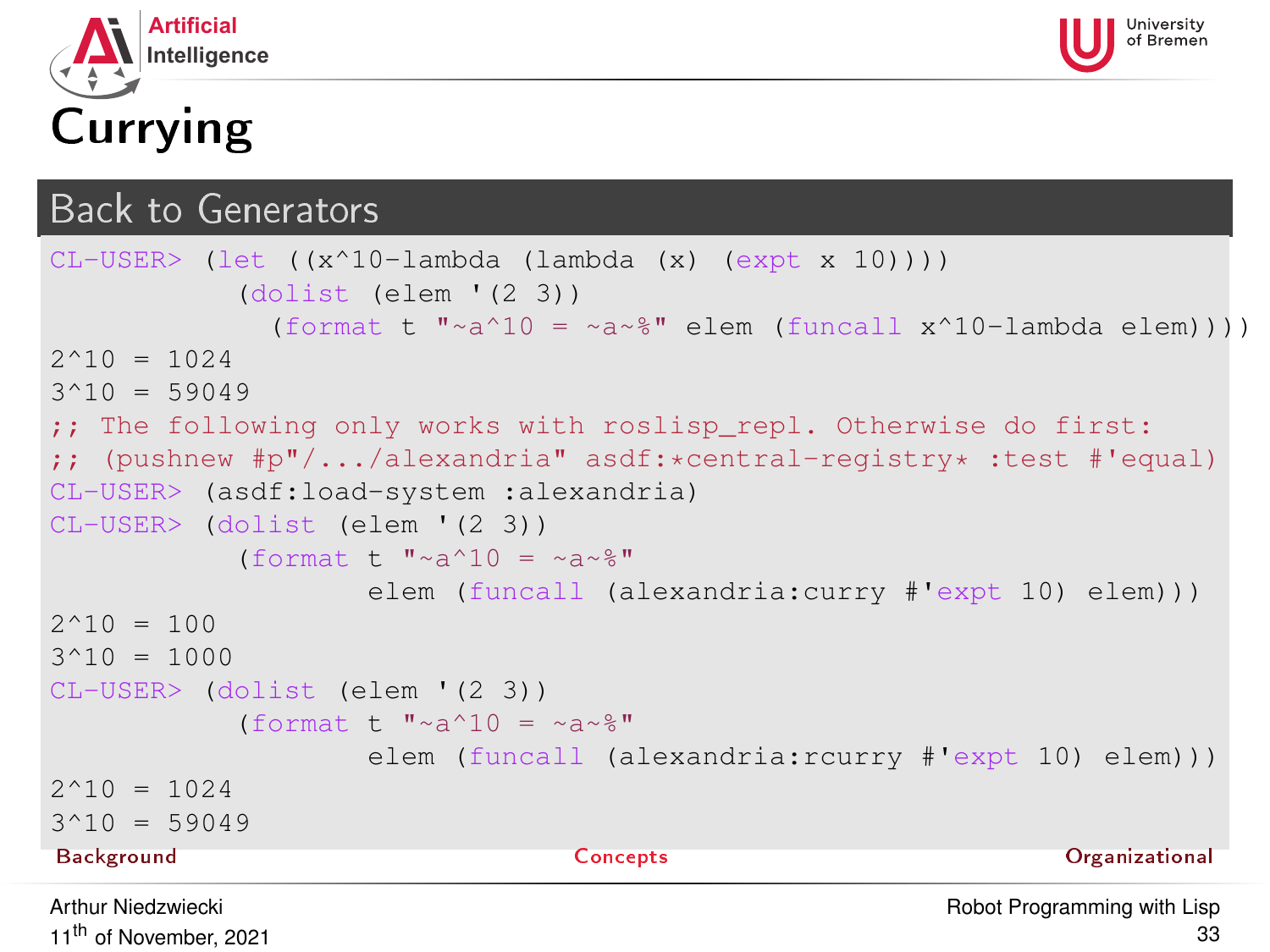<span id="page-33-0"></span>



#### [Background](#page-1-0)

#### [Concepts](#page-19-0)

[Functions Basics](#page-19-0) [Higher-order Functions](#page-26-0) [Anonymous Functions](#page-29-0) [Currying](#page-31-0)

### [Mapping and Reducing](#page-33-0)

#### [Organizational](#page-47-0)

[Background](#page-1-0) [Concepts](#page-19-0) [Organizational](#page-47-0)

Arthur Niedzwiecki 11<sup>th</sup> of November, 2021 [Robot Programming with Lisp](#page-0-0) 34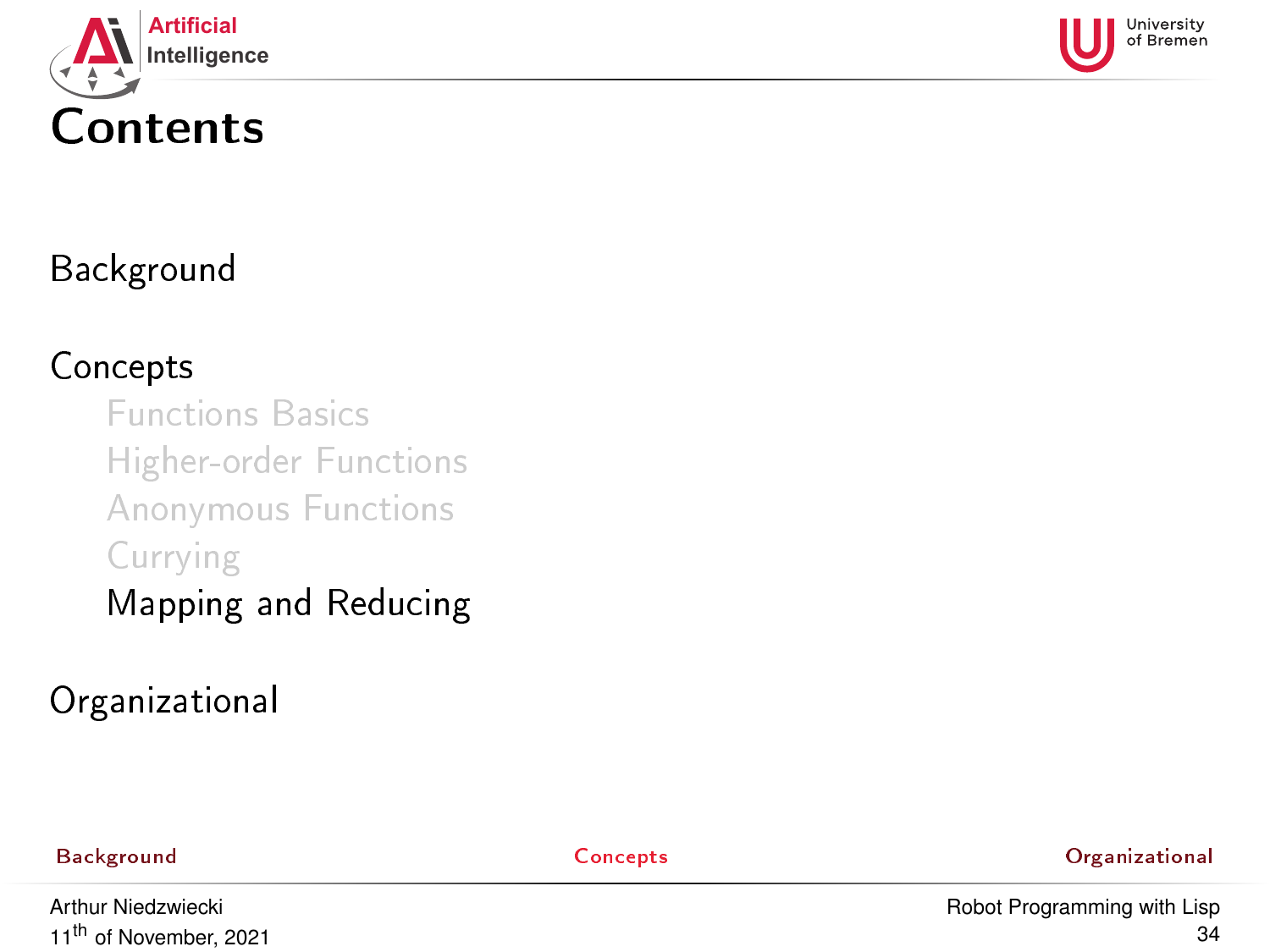



Supported in most functional programming languages and, in addition

- $\bullet$  C++ (STL)
- Java 8+ Python  $1.0+$   $C#3.0+$ 
	-

- $\bullet$  JavaScript  $1.6+$   $\bullet$  PHP  $4.0+$ • Ruby
- Matlab • Perl • Prolog
- Mathematica
	- Smalltalk, ...

In some of the languages listed the implementation is limited and not elegant.

| Background                        | Concepts | Organizational              |
|-----------------------------------|----------|-----------------------------|
| Arthur Niedzwiecki                |          | Robot Programming with Lisp |
| 11 <sup>th</sup> of November 2021 |          |                             |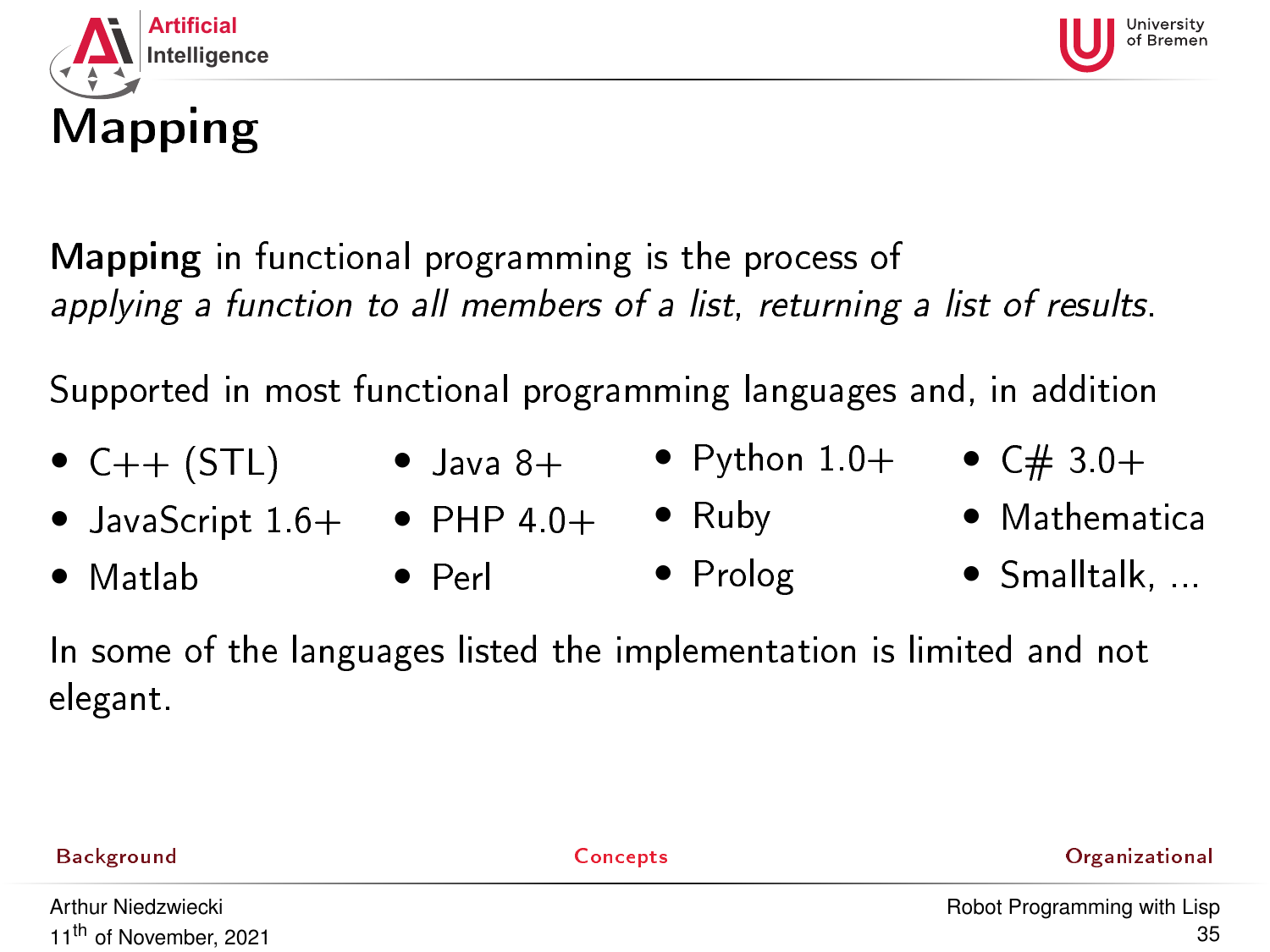



# Mapping [2]

mapcar is the standard mapping function in Common Lisp.

```
mapcar function list-1 \& rest more-lists \Rightarrow result-list
```
Apply function to elements of list-1. Return list of function return values.

mapcar

```
CL-USER > (mapcar #'abs '(-2 6 -24 4.6 -0.2d0 -1/5))(2 6 24 4.6 0.2d0 1/5)
CL-USER> (mapcar #'list '(1 2 3 4))
(1) (2) (3) (4)CL-USER> (mapcar #'second '((1 2 3) (a b c) (10/3 20/3 30/3)))
?
CI-USER (mapcar #'+ '(1 2 3 4 5) '(10 20 30 40))
?
CL-USER (mapcar #'cons '(a b c) '(1 2 3))
?
CL-USER > (mapcar (lambda (x) (expt 10 x)) ' (2 3 4))?
Background Concepts Organizational
Arthur Niedzwiecki
                                                    Robot Programming with Lisp
```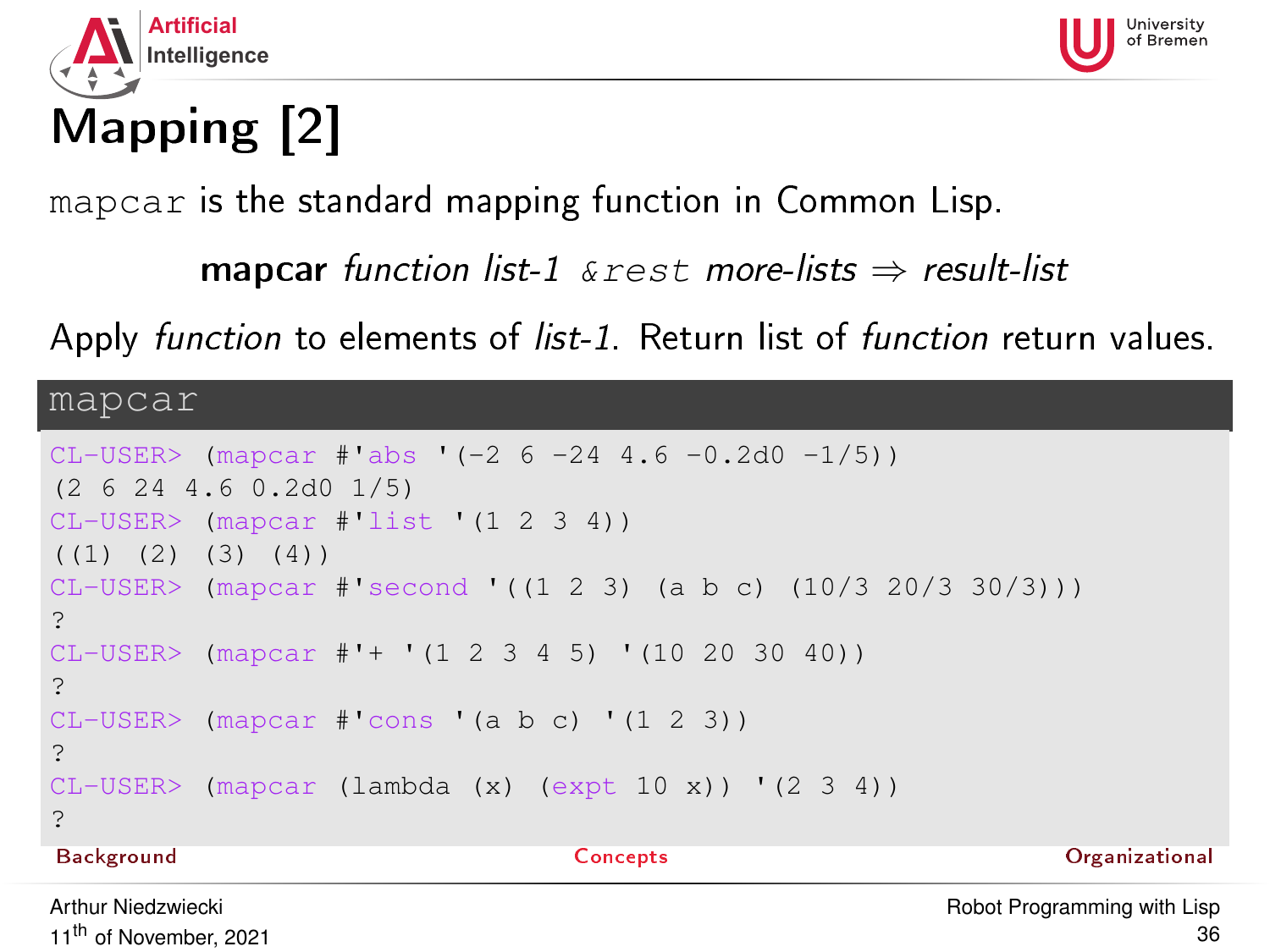



# Mapping [2]

mapcar is the standard mapping function in Common Lisp.

```
mapcar function list-1 \& rest more-lists \Rightarrow result-list
```
Apply function to elements of list-1. Return list of function return values.

mapcar

```
CL-USER > (mapcar #'abs '(-2 6 -24 4.6 -0.2d0 -1/5))(2 6 24 4.6 0.2d0 1/5)
CL-USER> (mapcar #'list '(1 2 3 4))
(1) (2) (3) (4)CL-USER> (mapcar #'second '((1 2 3) (a b c) (10/3 20/3 30/3)))
(2 B 20/3)
CL-USER (mapcar #'+ '(1 2 3 4 5) '(10 20 30 40))
(11 22 33 44)
CL-USER (mapcar #'cons '(a b c) '(1 2 3))
((A \cdot 1) (B \cdot 2) (C \cdot 3))CL-USER > (mapcar (lambda (x) (expt 10 x)) ' (2 3 4))(100 1000 10000)
Background Concepts Organizational
Arthur Niedzwiecki
```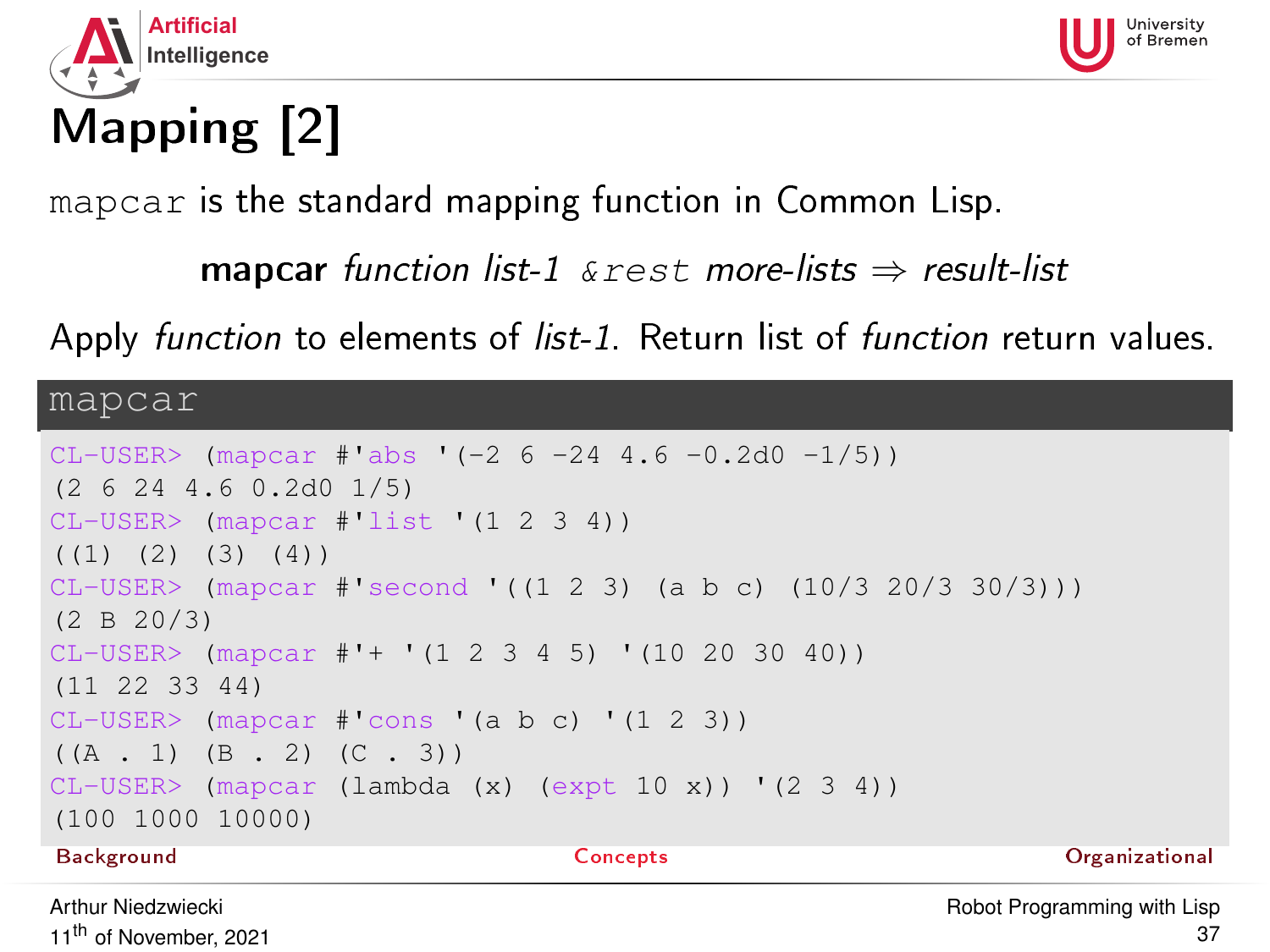



# Mapping [3]

mapc is mostly used for functions with side effects.

mapc function list-1  $\&$  rest more-lists  $\Rightarrow$  list-1

mapc

```
CL-USER> (mapc \#'set '(*a* *b* *c*) '(1 2 3))
(\star \lambda \star \star \lambda + \star C \star)CI-USER>*\alpha*3
CL-USER> (mapc #'format '(t t) '("hello, " "world~%"))
hello, world
(T T)CL-USER> (mapc (alexandria:curry #'format t) '("hello, " "world~%"))
hello, world
("hello~%" "world~%")
CL-USER> (mapc (alexandria:curry #'format t "~a ") '(1 2 3 4))
1 2 3 4
(1 2 3 4)
CL-USER> (let (temp)
            (\text{mapc (lambda (x) (push x temp)) ' (1 2 3))})temp)
Background Concepts Organizational
```
Arthur Niedzwiecki 11<sup>th</sup> of November, 2021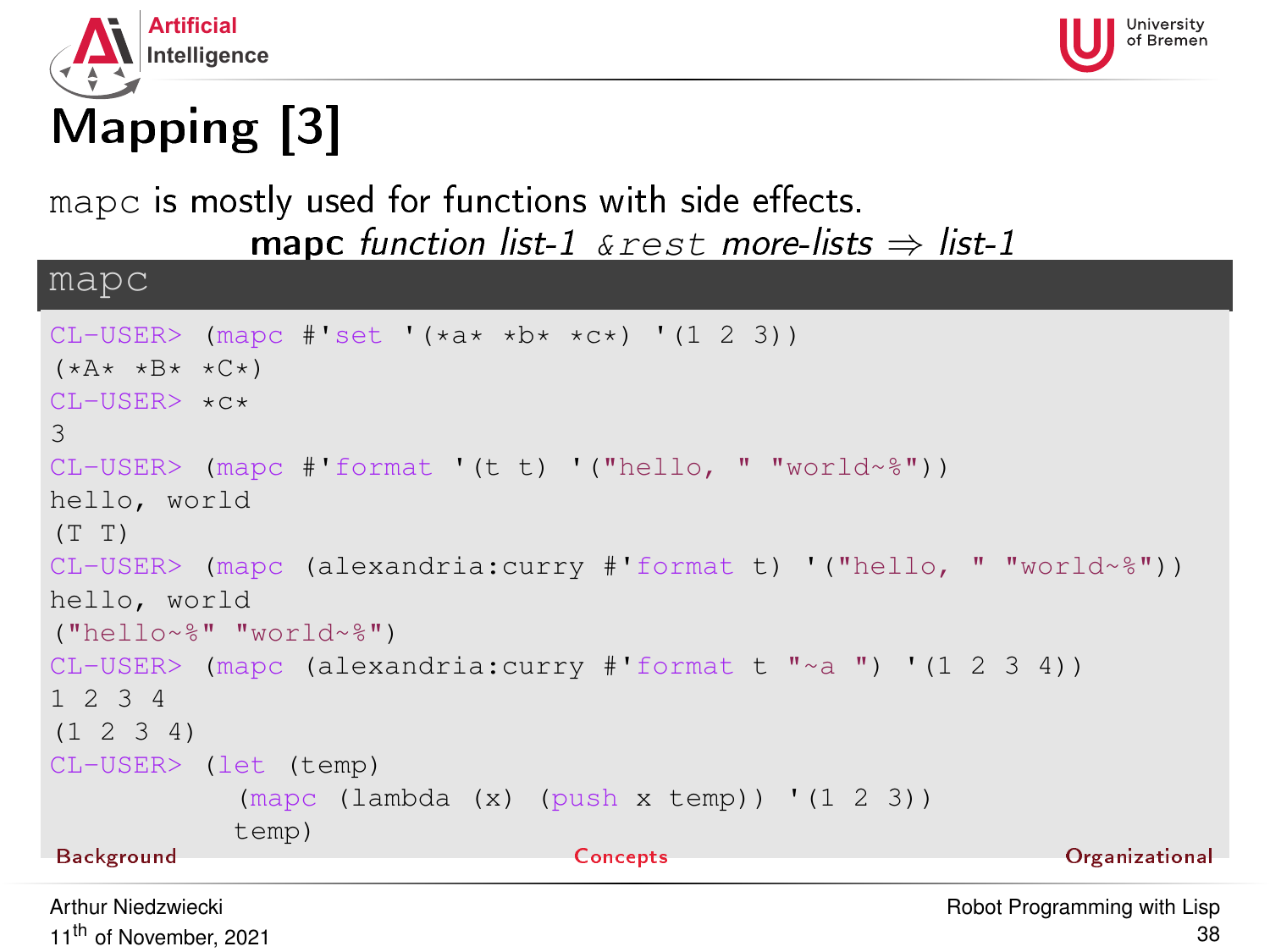



# Mapping [4]

mapcan combines the results using nconc instead of list. mapcan function list-1  $\&$  rest more-lists  $\Rightarrow$  concatenated-results If the results are not lists, the consequences are undefined.

#### nconc vs list

```
CL-USER> (list '(1 2) nil '(3 45) '(4 8) nil)
((1 2) NIL (3 45) (4 8) NIL)
CL-USER> (nconc '(1 2) nil '(3 45) '(4 8) nil)
(1 2 3 45 4 8)
CL-USER> (nconc '(1 2) nil 3 '(45) '(4 8) nil)
; Evaluation aborted on #<TYPE-ERROR expected-type: LIST datum: 1>.
CL-USER> (let ((first-list (list 1 2 3))
                     (second-list (list 4 5)))
               (values (nconc first-list second-list)
                          first-list
                          second-list))
           (1 2 3 4 5)
BackgroundConcepts Concepts Concepts Concepts Concepts Concepts Concepts Concepts Concepts Concepts Concepts Concepts Concepts Concepts Concepts Concepts Concepts Concepts Concepts Concepts Concepts Concepts 
           (4.5)Arthur Niedzwiecki
11<sup>th</sup> of November, 2021
                                                                          Robot Programming with Lisp
```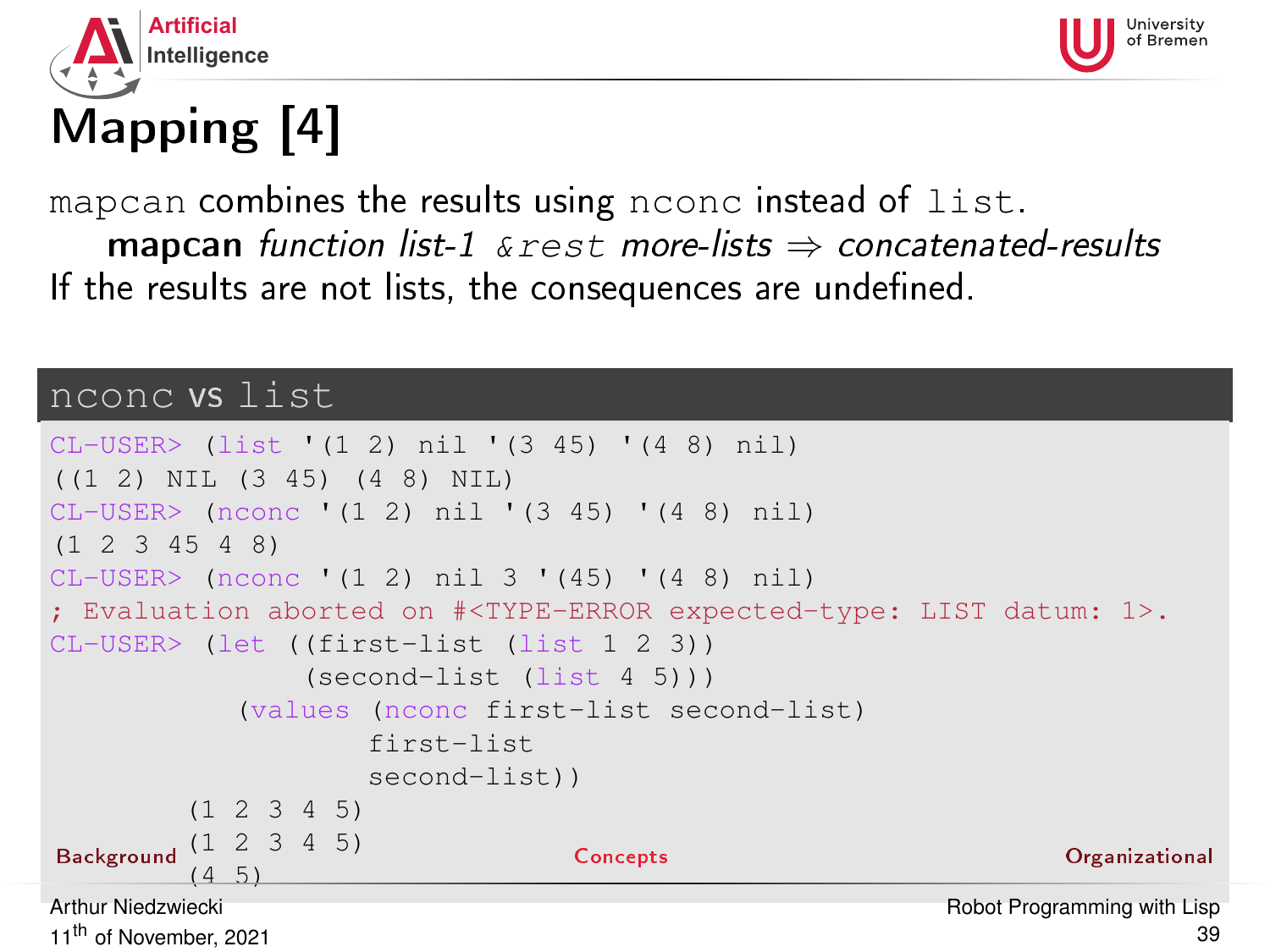



# Mapping [4]

mapcan combines the results using nconc instead of list. **mapcan** function list-1  $\&$  rest more-lists  $\Rightarrow$  concatenated-results If the results are not lists, the consequences are undefined.

#### mapcan

```
CL-USER> (mapcar #'list '(1 2 3))
(1) (2) (3)CL-USER> (mapcan #'list '(1 2 3))
(1 2 3)
CL-USER> (mapcan #'alexandria:iota '(1 2 3))
(0 0 1 0 1 2)
CL-USER> (mapcan (lambda (x)
                   (when (numberp x)
                     (list x))(4 n 1/3 ":)")(4 1/3)
```
## [Background](#page-1-0) [Concepts](#page-19-0) [Organizational](#page-47-0) Arthur Niedzwiecki

11<sup>th</sup> of November, 2021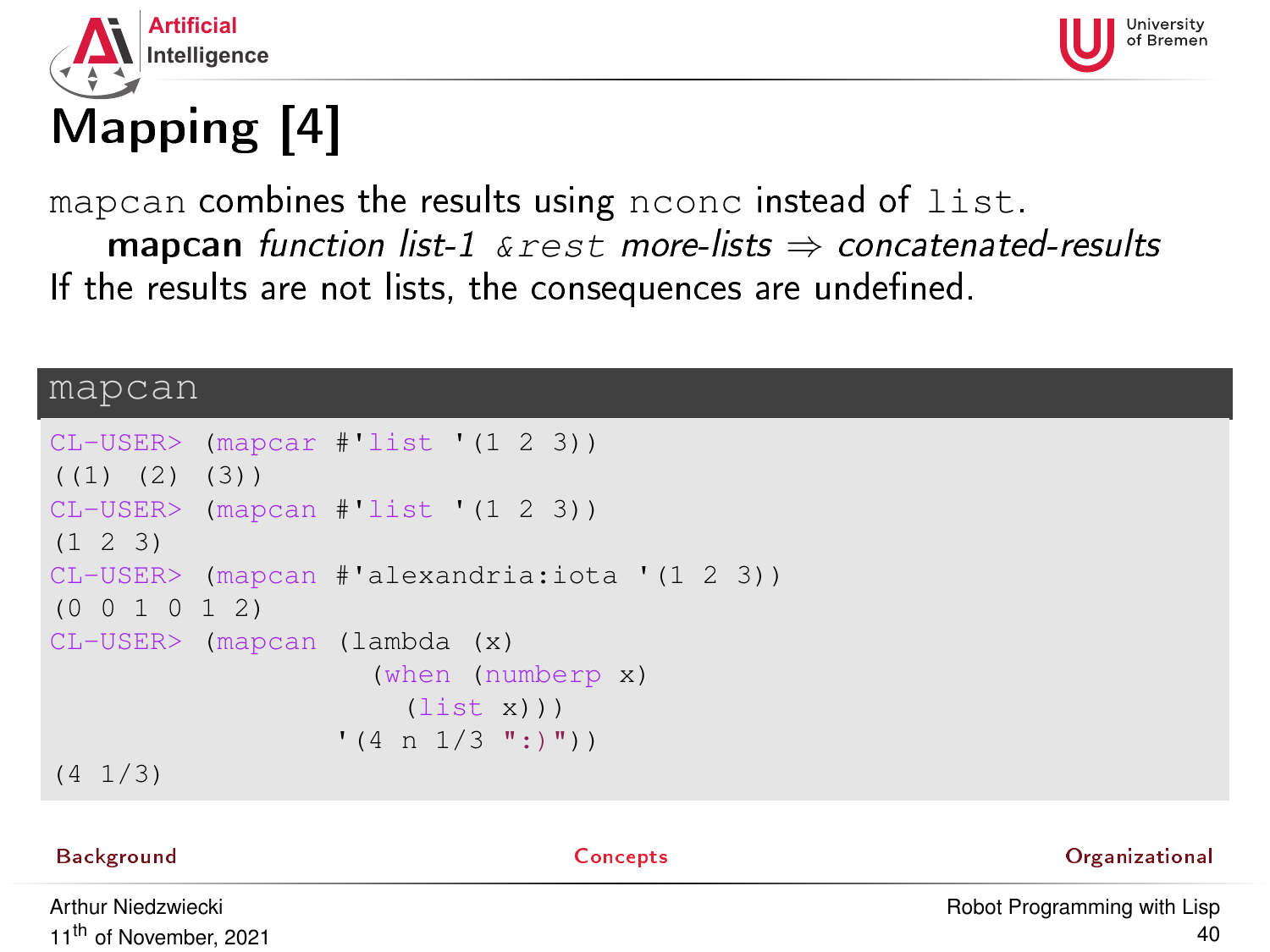



# Mapping [5]

maplist, mapl and mapcon operate on *sublists* of the input list. maplist function list-1  $\&$  rest more-lists  $\Rightarrow$  result-list

maplist

```
CL-USER> (mapcar #'identity '(1 2 3))
(1 2 3)
CL-USER> (maplist #'identity '(1 2 3))
((1 2 3) (2 3) (3))
CL-USER> (maplist (lambda (x)
                          (when (>= (length x) 2)
                             (- (second x) (first x))))
                       '(2 2 3 3 3 2 3 2 3 2 2 3))
                               . . . . . .
                          . . . . . .
                          (0 1 0 0 -1 1 -1 1 -1 0 1 NIL)
                              . . . .
                           . . . .
                                      . . .
CL-USER> (maplist (lambda (a-list) (apply \sharp'* a-list)) '(4 3 2 1))<br>Beckground (24 6 2 1) Concents
Concepts Concepts Concept Concepts Concept Concept Concepts Concept Concept Concept Concept Concept Concept Concept Concept Concept Concept Concept Concept Concept Concept Concept Concept Concept Conc
```
Arthur Niedzwiecki 11<sup>th</sup> of November, 2021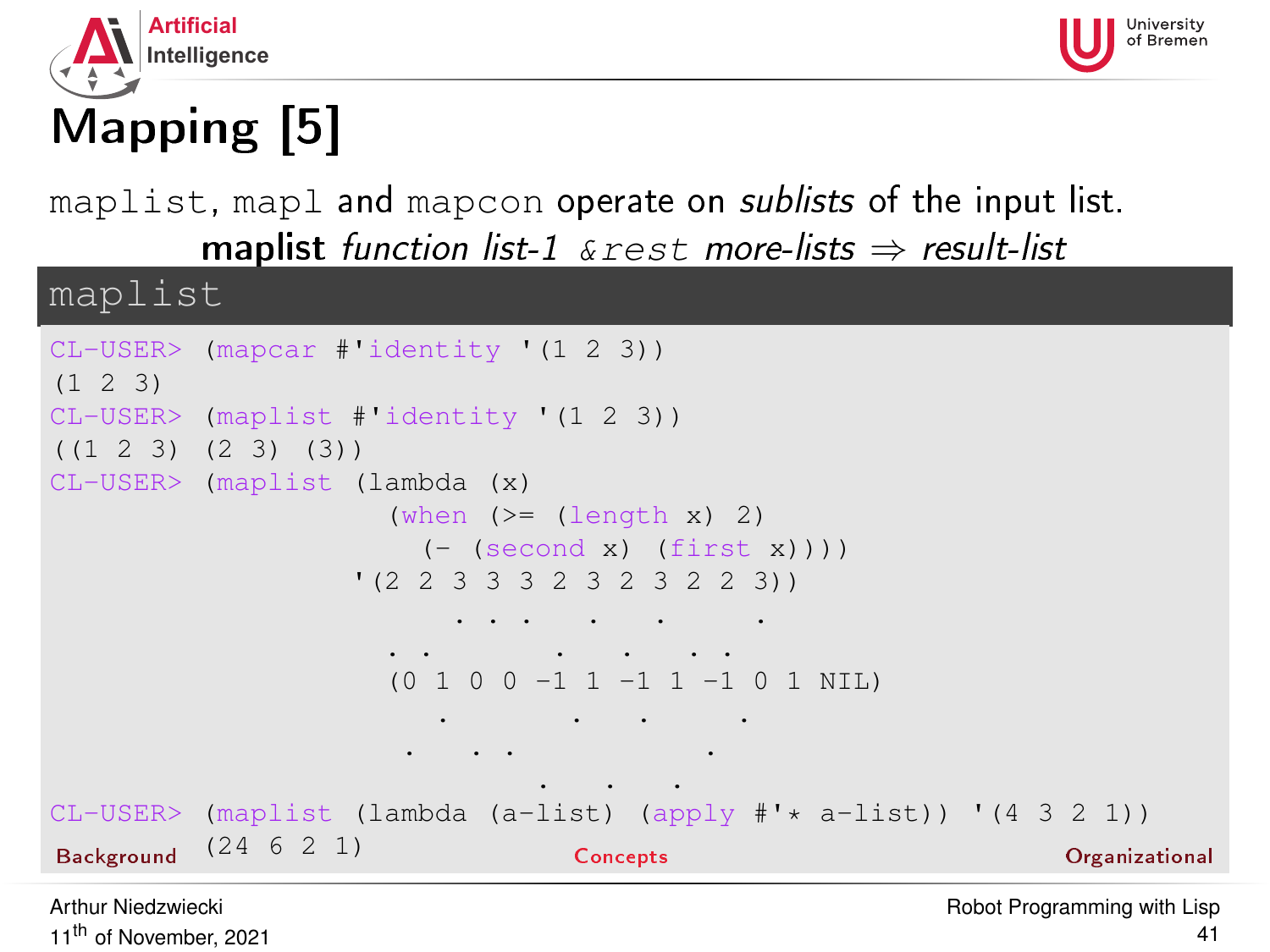



# Mapping [5]

#### maplist, mapl and mapcon operate on *sublists* of the input list. mapl function list-1  $\&$ rest more-lists  $\Rightarrow$  list-1 **mapcon** function list-1  $\&$  rest more-lists  $\Rightarrow$  concatenated-results

#### mapl

```
CL-USER> (let (temp)
           (mapl (lambda (x) (push x temp)) '(1 2 3))
           temp)
((3) (2 3) (1 2 3))
```
#### mapcon

```
CL-USER> (mapcon #'reverse '(4 3 2 1))
(1 2 3 4 1 2 3 1 2 1)
CL-USER> (mapcon #'identity '(1 2 3 4))
; Evaluation aborted on NIL.
```

| Background         | Concepts | Organizational                     |
|--------------------|----------|------------------------------------|
| Arthur Niodmuiooki |          | <b>Dobot Drogramming with Line</b> |

Arthur Niedzwiecki 11<sup>th</sup> of November, 2021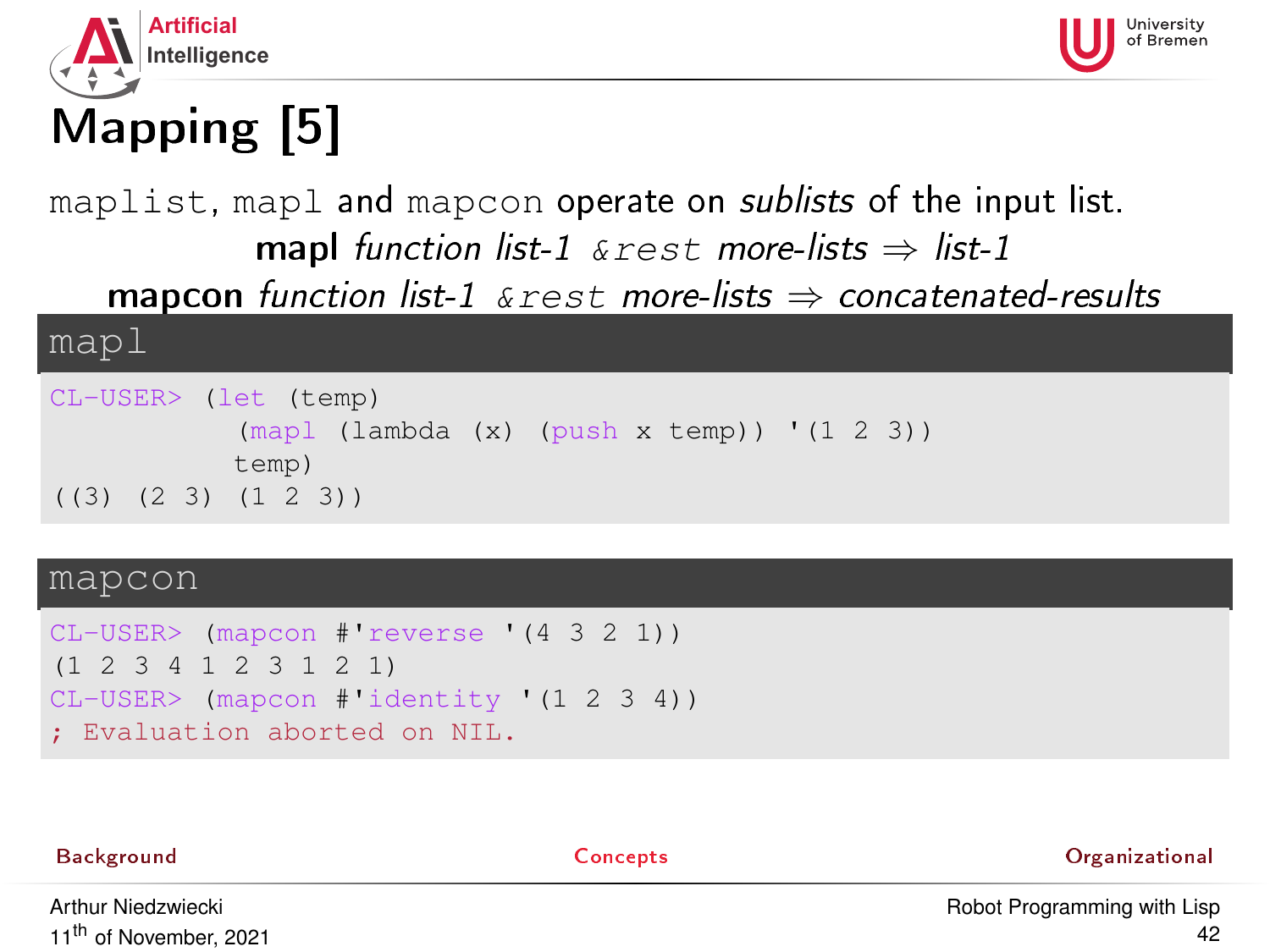



### map is a generalization of mapcar for sequences (lists and vectors).

**map** result-type function first-sequence  $\&$  rest more-sequences  $\Rightarrow$  result

#### map

```
CL-USER> (mapcar #'+ #(1 2 3) #(10 20 30))
The value #(1 2 3) is not of type LIST.
CL-USER> (map 'vector #'+ #(1 2 3) #(10 20 30))
#(11 22 33)
CL-USER> (map 'list #'+ '(1 2 3) '(10 20 30))
(11 22 33)
CL-USER> (map 'list #'identity '(#\h #\e #\l #\l #\o))
(\# \hbox{$\wedge$} \# \e \# \lbox{$\wedge$} \# \lbox{$\wedge$} \# \lbox{$\wedge$} \# \lbox{$\wedge$} \# \lbox{$\wedge$} \# \lbox{$\wedge$} \phi)CL-USER> (map 'string #'identity '(#\h #\e #\l #\l #\o))
"hello"
```

| Background         | Concepts | Organizational              |
|--------------------|----------|-----------------------------|
| Arthur Niedzwiecki |          | Robot Programming with Lisp |

Art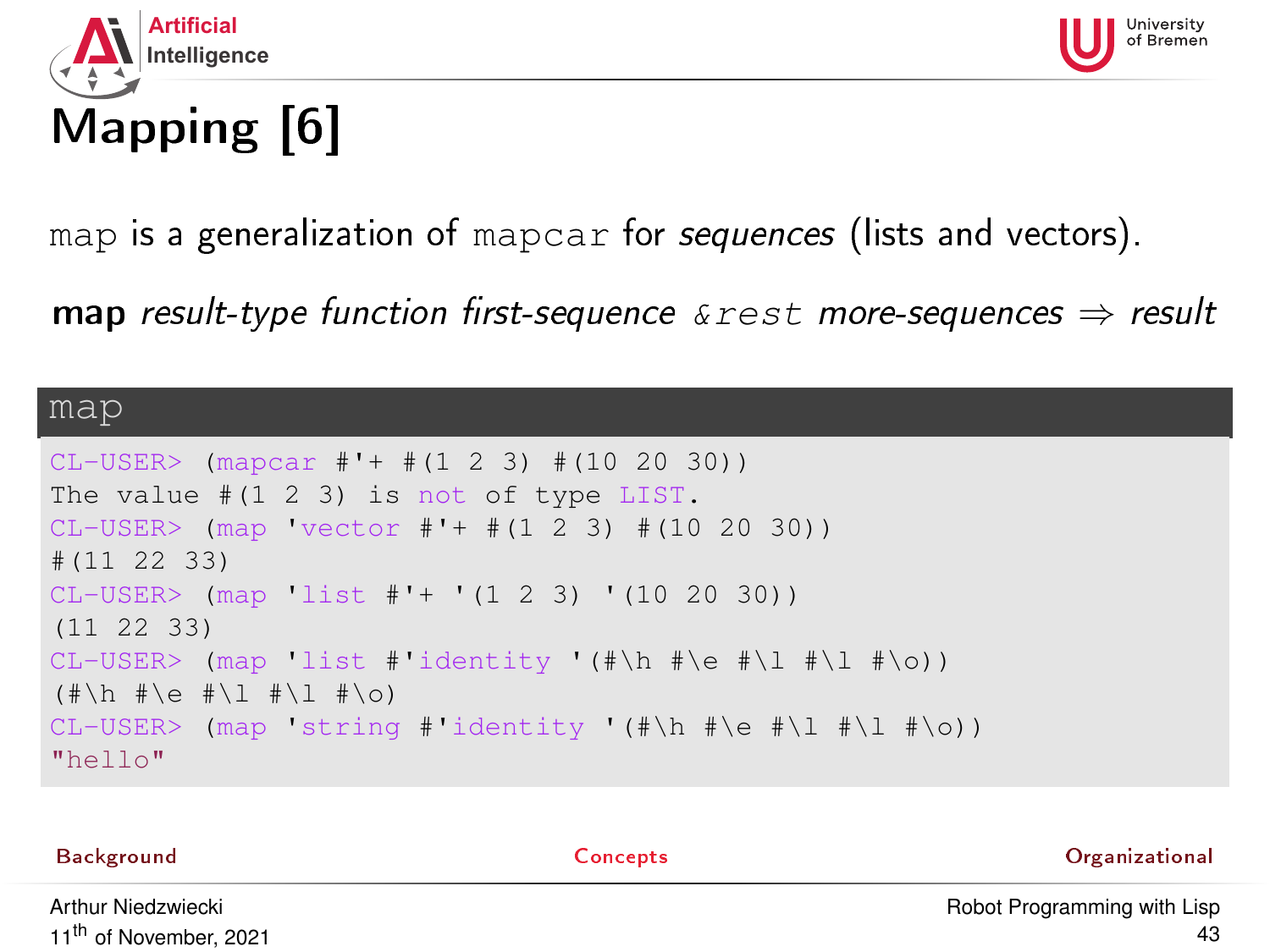



## Reduction

reduce function sequence  $\&key$  key from-end start end initial-value  $\Rightarrow$  result

Uses a binary operation, *function*, to combine the elements of *sequence*.

#### reduce

```
CL-USER> (reduce (lambda (x y) (list x y)) '(1 2 3 4))
((1 2) 3) 4)CL-USER> (reduce (lambda (x y) (format t "~a ~a~%" x y)) '(1 2 3 4))
1 2
NTL<sub>3</sub>
NTT. 4
CL-USER> (reduce \#'+ '() ; ?
CL-USER> (reduce #'cons '(1 2 3 nil))
?
CL-USER> (reduce #'cons '(1 2 3) :from-end t :initial-value nil)
?
CL-USER> (reduce #'+ '((1 2) (3 4) (5 6))
                :key #'first :start 1 :initial-value -10)
?
Background Concepts Organizational
```
Arthur Niedzwiecki 11<sup>th</sup> of November, 2021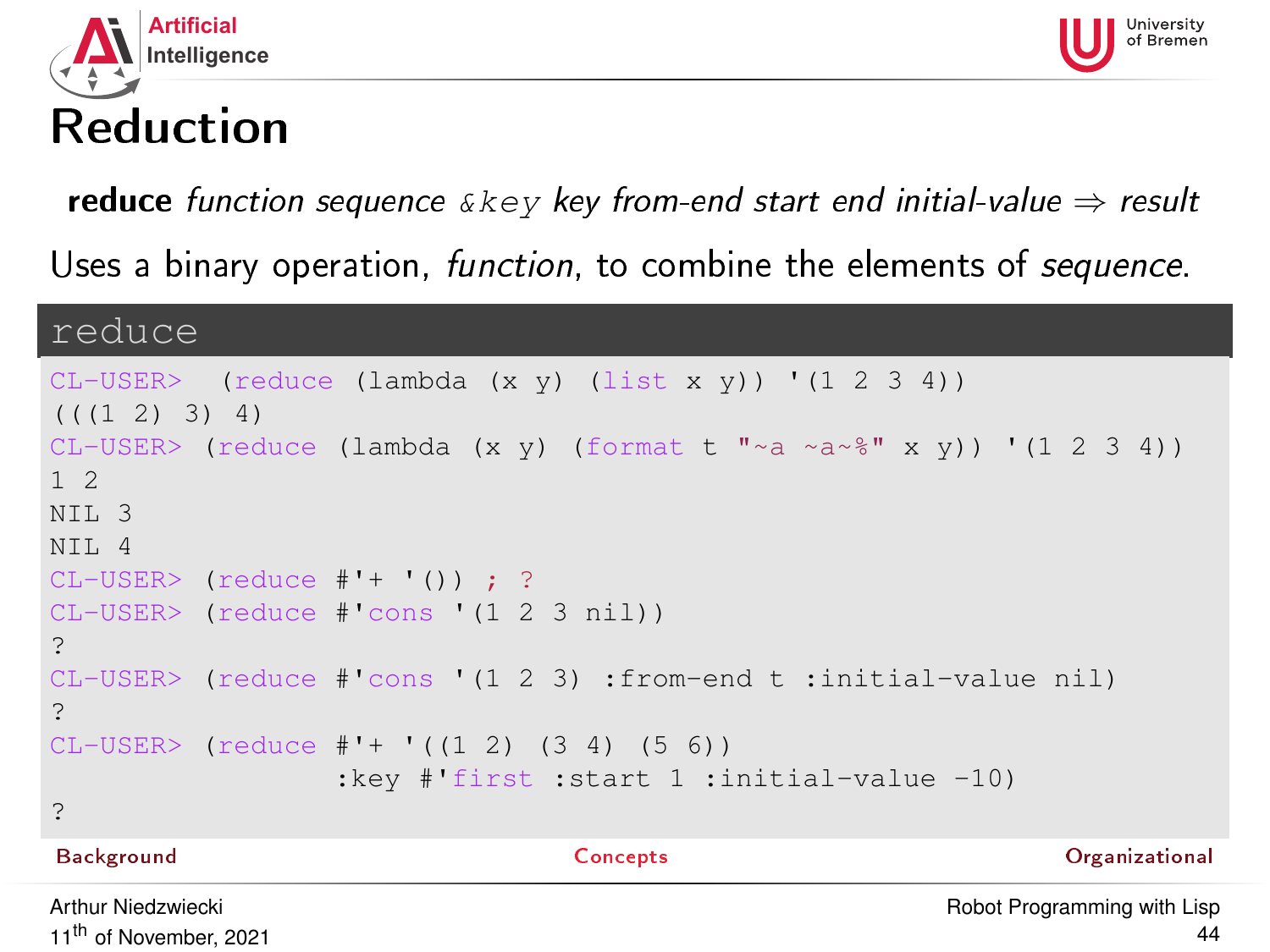



# Reduction

reduce function sequence  $\&key$  key from-end start end initial-value  $\Rightarrow$  result

Uses a binary operation, *function*, to combine the elements of *sequence*.

#### reduce

11<sup>th</sup> of November, 2021

```
CL-USER> (reduce (lambda (x y) (list x y)) '(1 2 3 4))
((1 2) 3) 4)CL-USER> (reduce (lambda (x y) (format t "~a ~a~%" x y)) '(1 2 3 4))
1 2
NTL<sub>3</sub>
NTT. 4
CL-USER> (reduce #'+ '()) ; ?
CL-USER> (reduce #'cons '(1 2 3 nil))
((1, 2), (3))CL-USER> (reduce #'cons '(1 2 3) :from-end t :initial-value nil)
(1 2 3)
CL-USER (reduce #'+ '(12) (34) (56))
                 :key #'first :start 1 :initial-value -10)
-2 ; = -10 + 3 + 5
Background Concepts Organizational
Arthur Niedzwiecki
                                                     Robot Programming with Lisp
```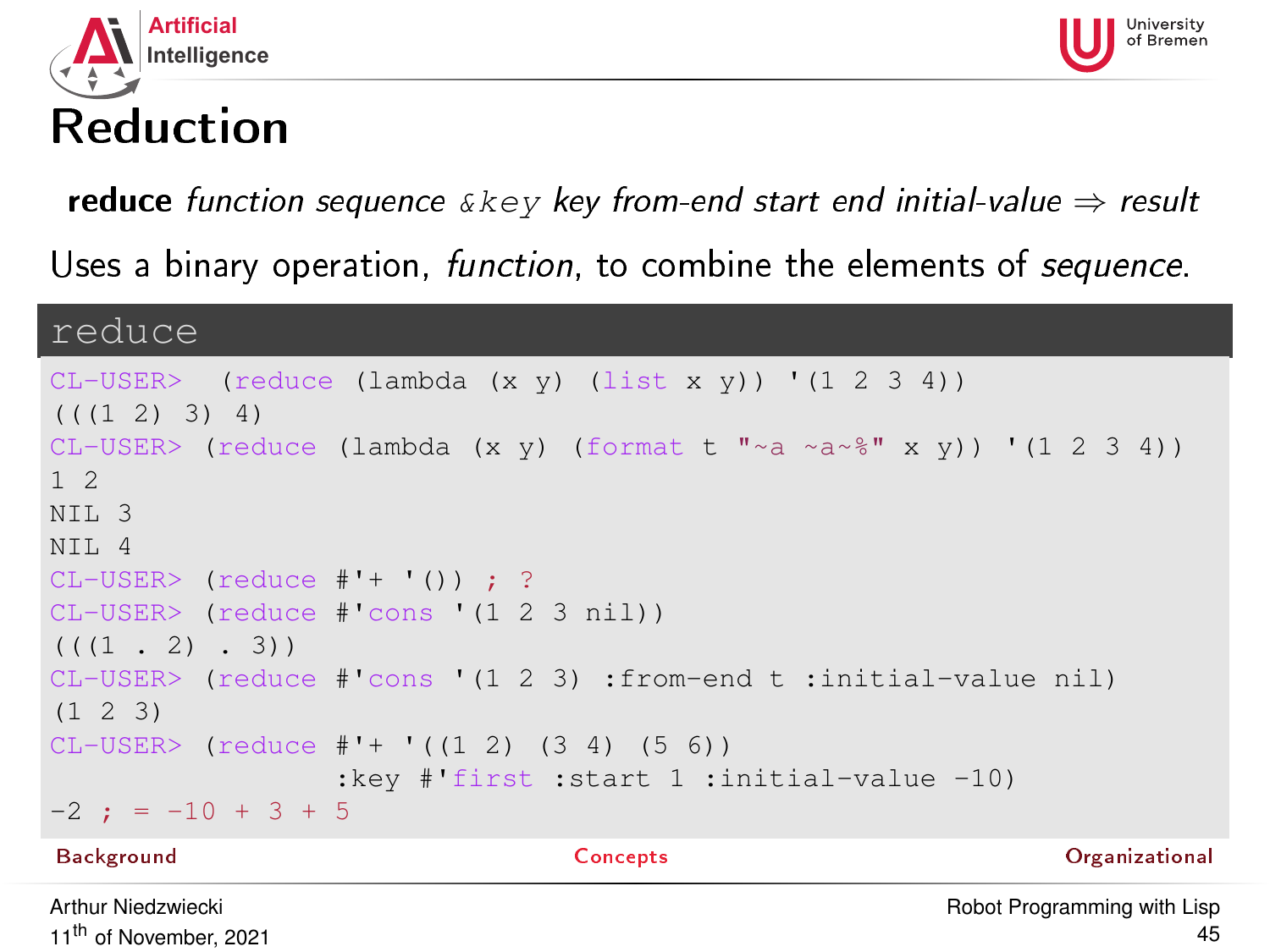



Google's MapReduce is a programming paradigm used mostly in huge databases for distributed processing. It was originally used for updating the index of the WWW in their search engine.

Currently supported by AWS, MongoDB, ...

Inspired by the map and reduce paradigms of functional programming.

<https://en.wikipedia.org/wiki/MapReduce>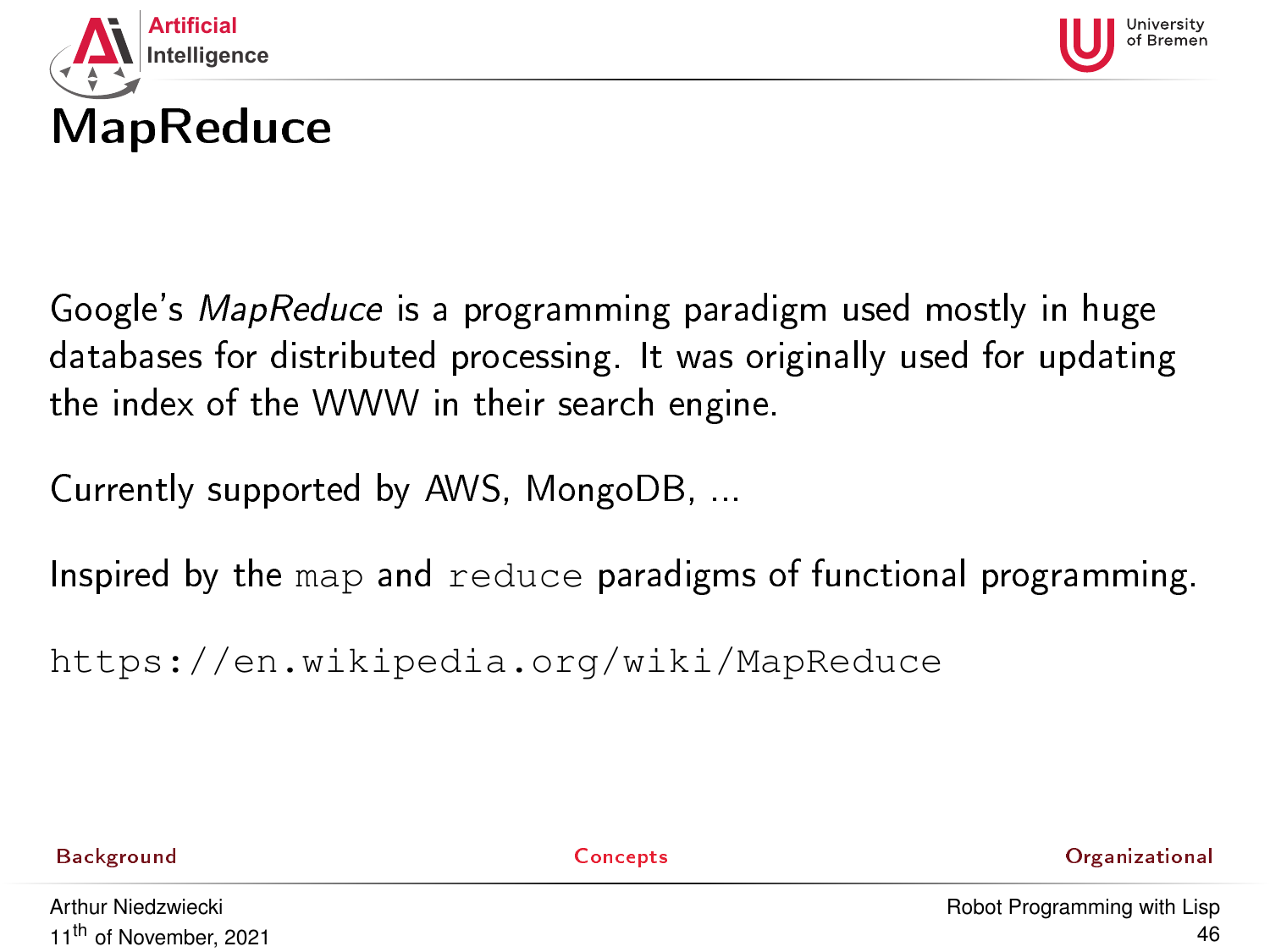



## MapReduce [2] Example

Task: calculate at which time interval the number of travelers on the tram is the highest (intervals are "early morning", "late morning",  $\ldots$ ) Database: per interval hourly entries on number of travelers (e.g. db early morning: 6:00  $\rightarrow$  Tram6  $\rightarrow$  100, 7:00  $\rightarrow$  Tram8  $\rightarrow$  120) Map step: per DB, go through tram lines and sum up travelers:

- DB1 early morning: (Tram $6 \rightarrow 2000$ ) (Tram $8 \rightarrow 1000$ ) ...
- DB6 late night: (Tram6  $\rightarrow$  200) (Tram4  $\rightarrow$  500) ...

Reduce: calculate maximum of all databases for each tram line: Tram6  $\rightarrow$  3000 (late morning)  $Trans \rightarrow 1300$  (early evening)

...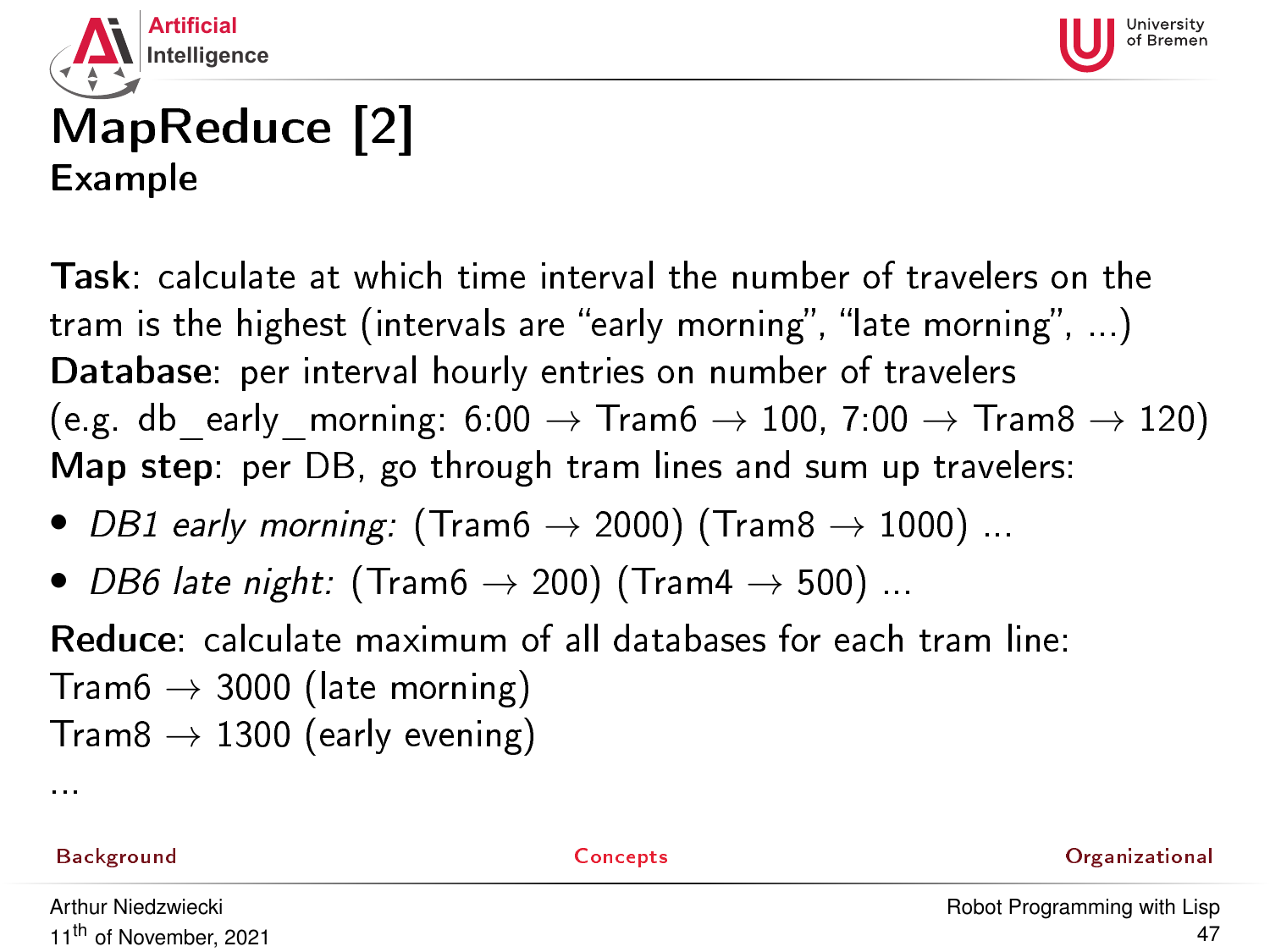<span id="page-47-0"></span>



#### [Background](#page-1-0)

[Concepts](#page-19-0)

- [Functions Basics](#page-19-0)
- [Higher-order Functions](#page-26-0)
- [Anonymous Functions](#page-29-0)
- [Currying](#page-31-0)
- [Mapping and Reducing](#page-33-0)

### [Organizational](#page-47-0)

[Background](#page-1-0) [Concepts](#page-19-0) [Organizational](#page-47-0)

Arthur Niedzwiecki 11<sup>th</sup> of November, 2021 [Robot Programming with Lisp](#page-0-0) 48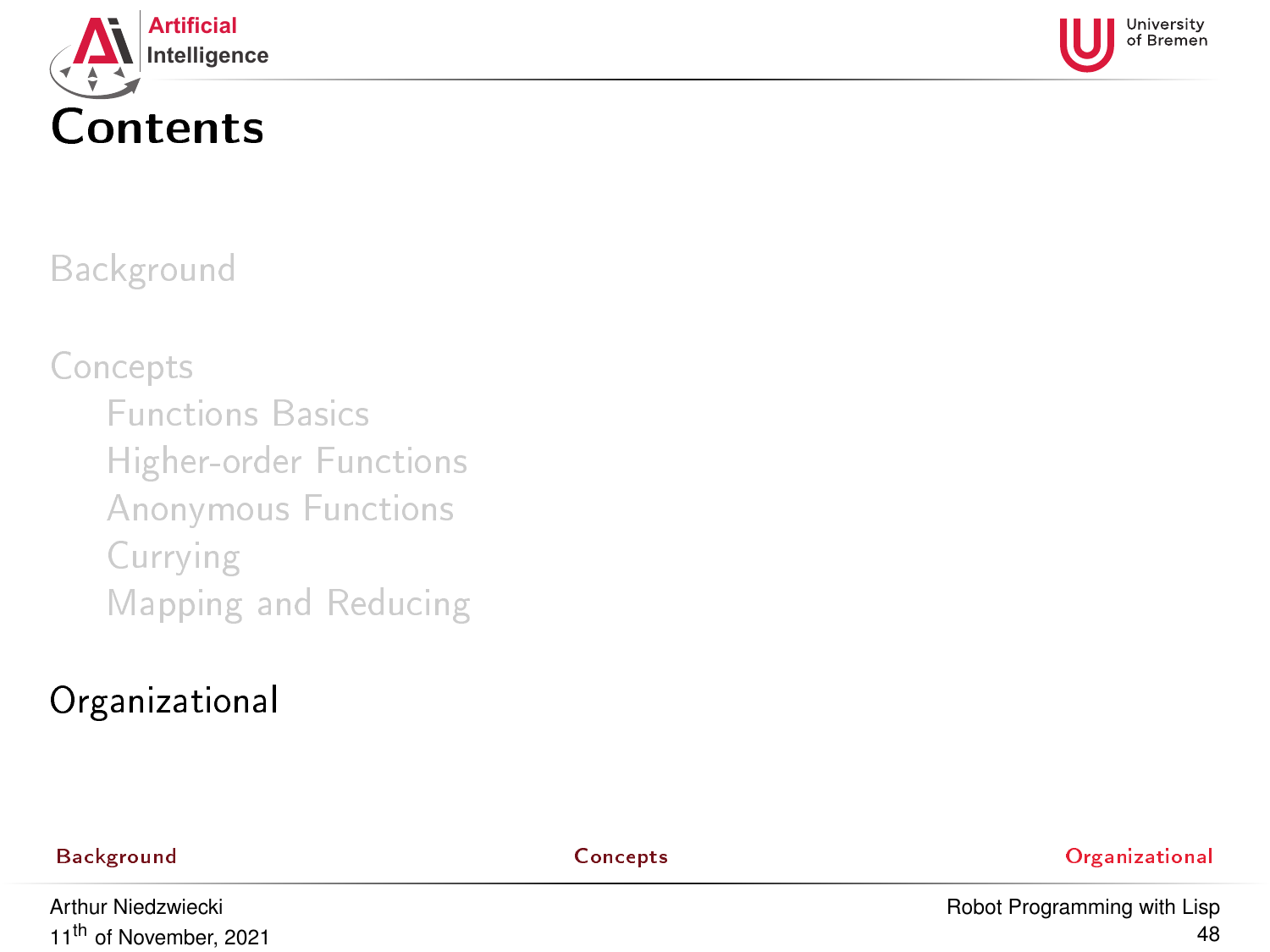<span id="page-48-0"></span>



49

#### • Avoid global variables! Use them for constants.

- If your function generates side-effects, name it correspondingly (either foo! which is preferred, or foof as in setf, or nfoo as in nconc)
- Use  $Ctrl-Alt-\$  on a selected region to fix indentation
- Try to keep the brackets all together:

#### This looks weird in Lisp

```
(if condition
  do-this
  do-that
)
```
11<sup>th</sup> of November, 2021

| This looks weird in Lisp            |          |                             |
|-------------------------------------|----------|-----------------------------|
| (if condition<br>do-this<br>do-that |          |                             |
| Background                          | Concepts | Organizational              |
| Arthur Niedzwiecki                  |          | Robot Programming with Lisp |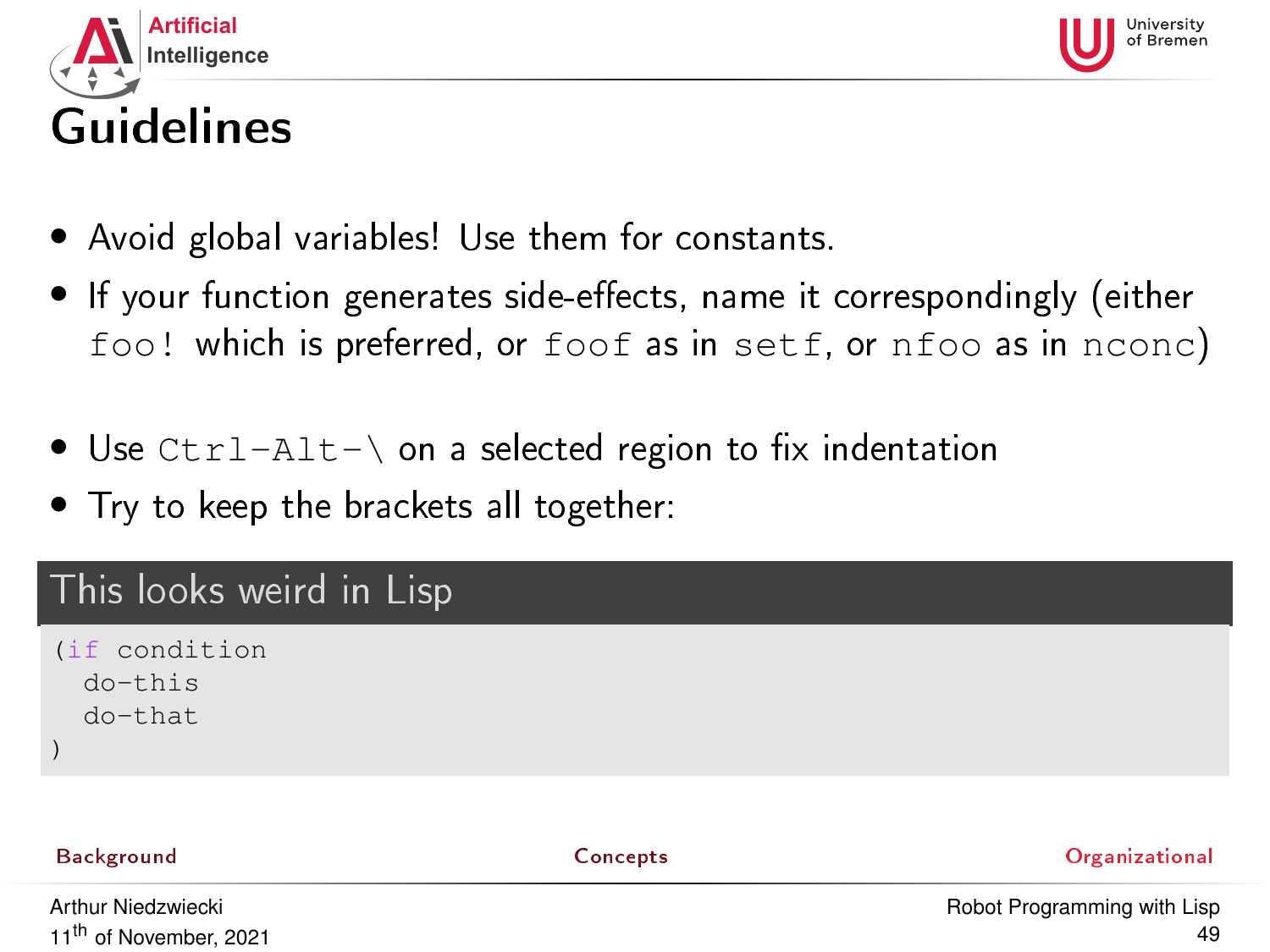<span id="page-49-0"></span>



#### • Alexandria documentation:

<http://common-lisp.net/project/alexandria/draft/alexandria.html>

[Background](#page-1-0) [Concepts](#page-19-0) [Organizational](#page-47-0)

Arthur Niedzwiecki 11<sup>th</sup> of November, 2021 [Robot Programming with Lisp](#page-0-0) 50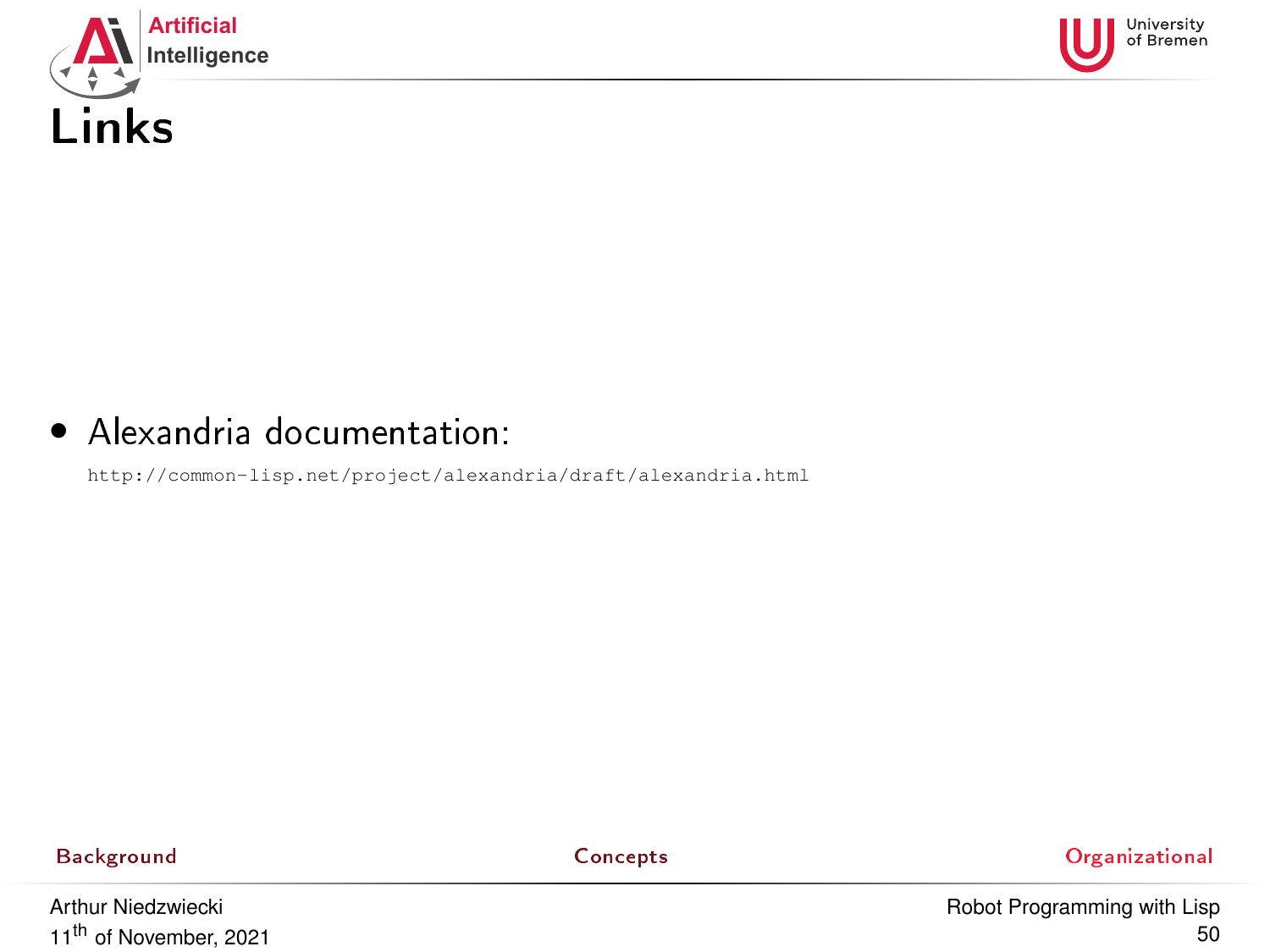<span id="page-50-0"></span>



# Info Summary

- Remember to do Assignment 3 until 18th Nov.
- Assignment 4 code: REPO/assignment 4/src/...
- Assignment 4 points: 10 points
- Assignment 4 due: 24.11, Wednesday, 23:59 German time
- Next class: 18.11, 14:15